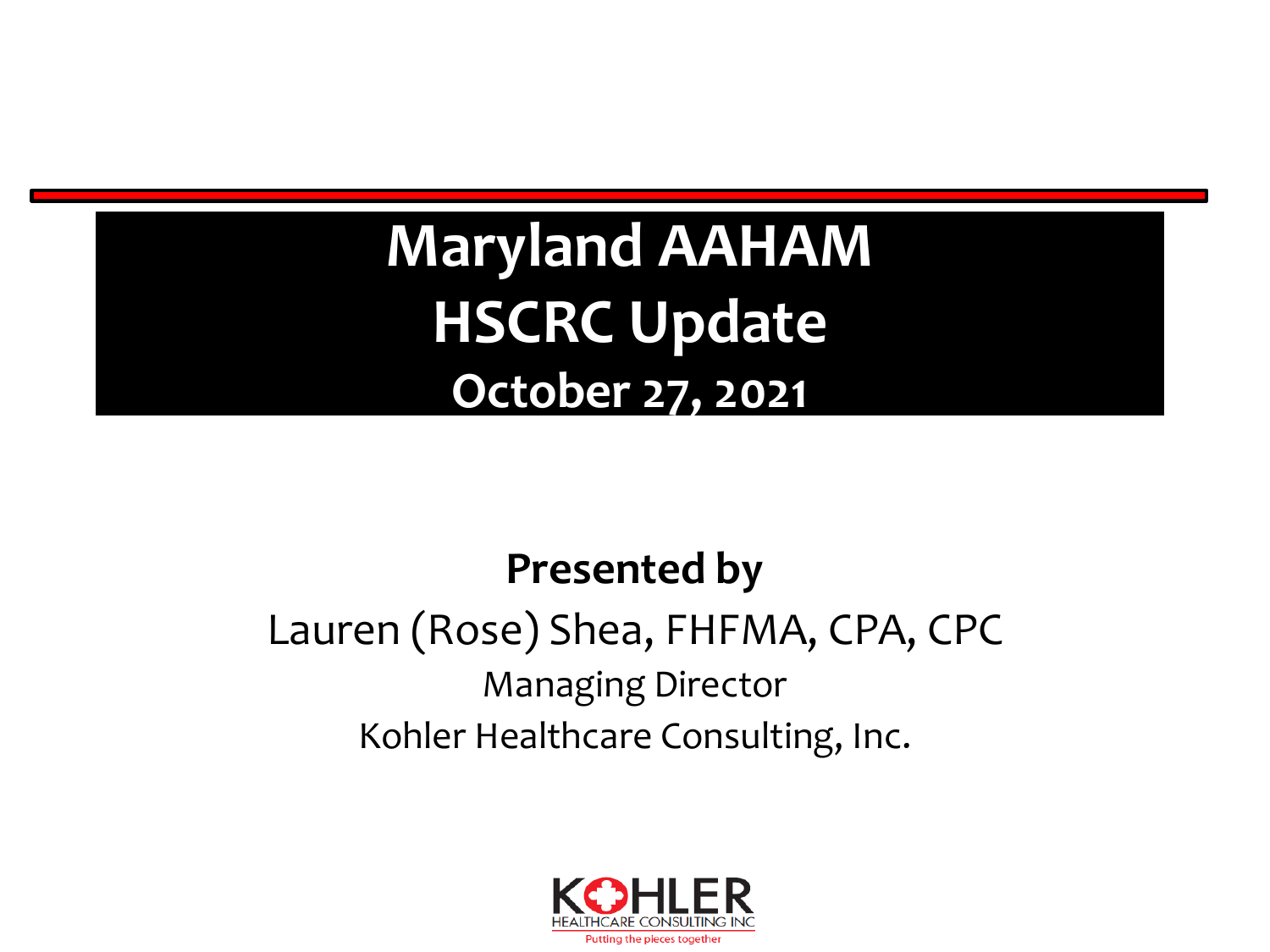# **Topics**



Putting the pieces together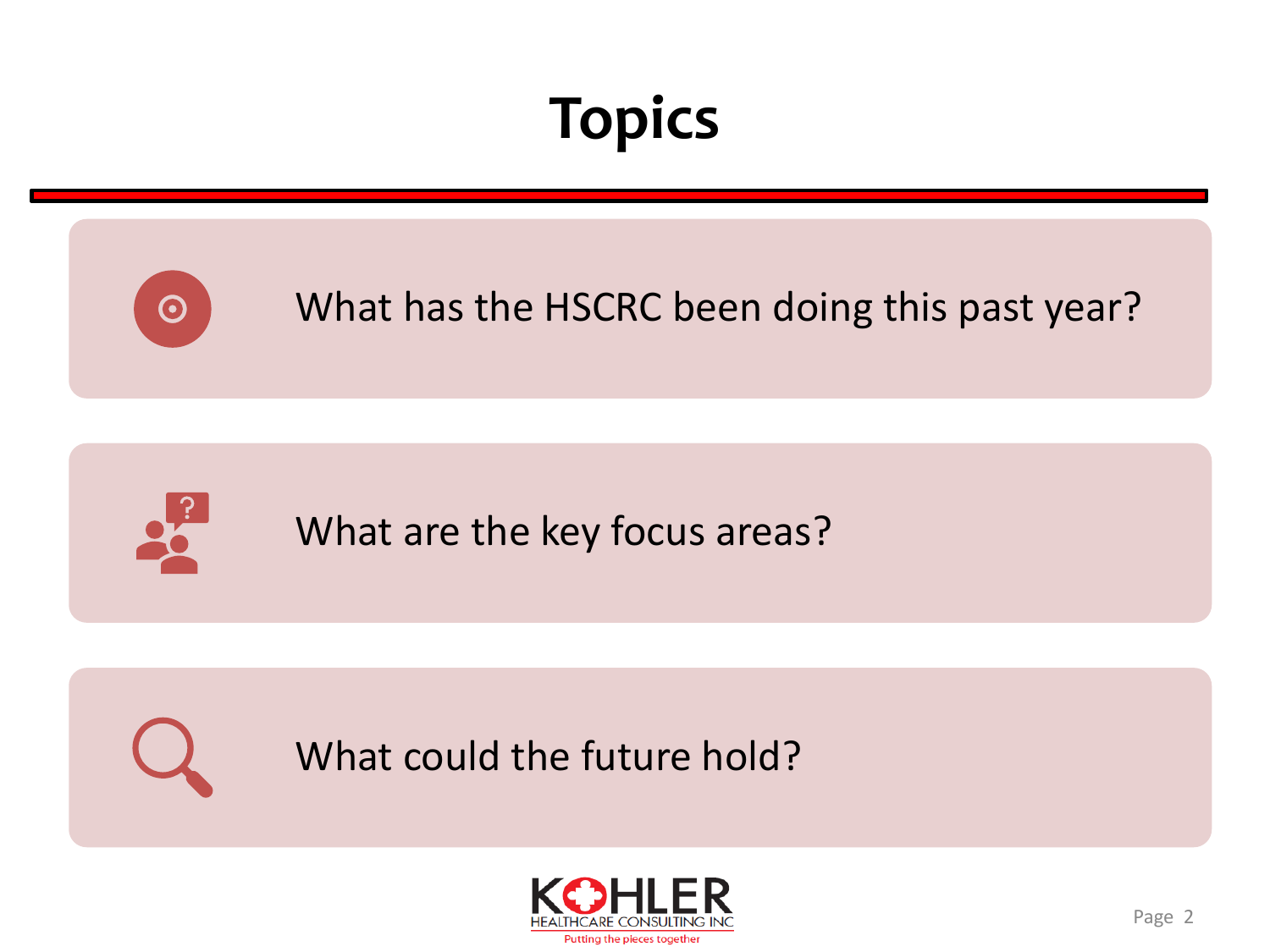## **Before We Dive In**

- New to Maryland and/or not sure what the HSCRC is?
	- You are not alone!
	- **HSCRC**  $\Rightarrow$  Health Services Cost Review Commission
	- Maryland has been a "waiver state" since 1978, meaning Maryland hospital services are exempt from Medicare payment rates and all payers pay the same price for the same service (with some discounts/exceptions).
	- To keep the waiver, Maryland's rate of change in Medicare hospital spending must be less than the nation.
- Primary goal of the HSCRC: reduce healthcare costs while ensuring high quality healthcare in Maryland.

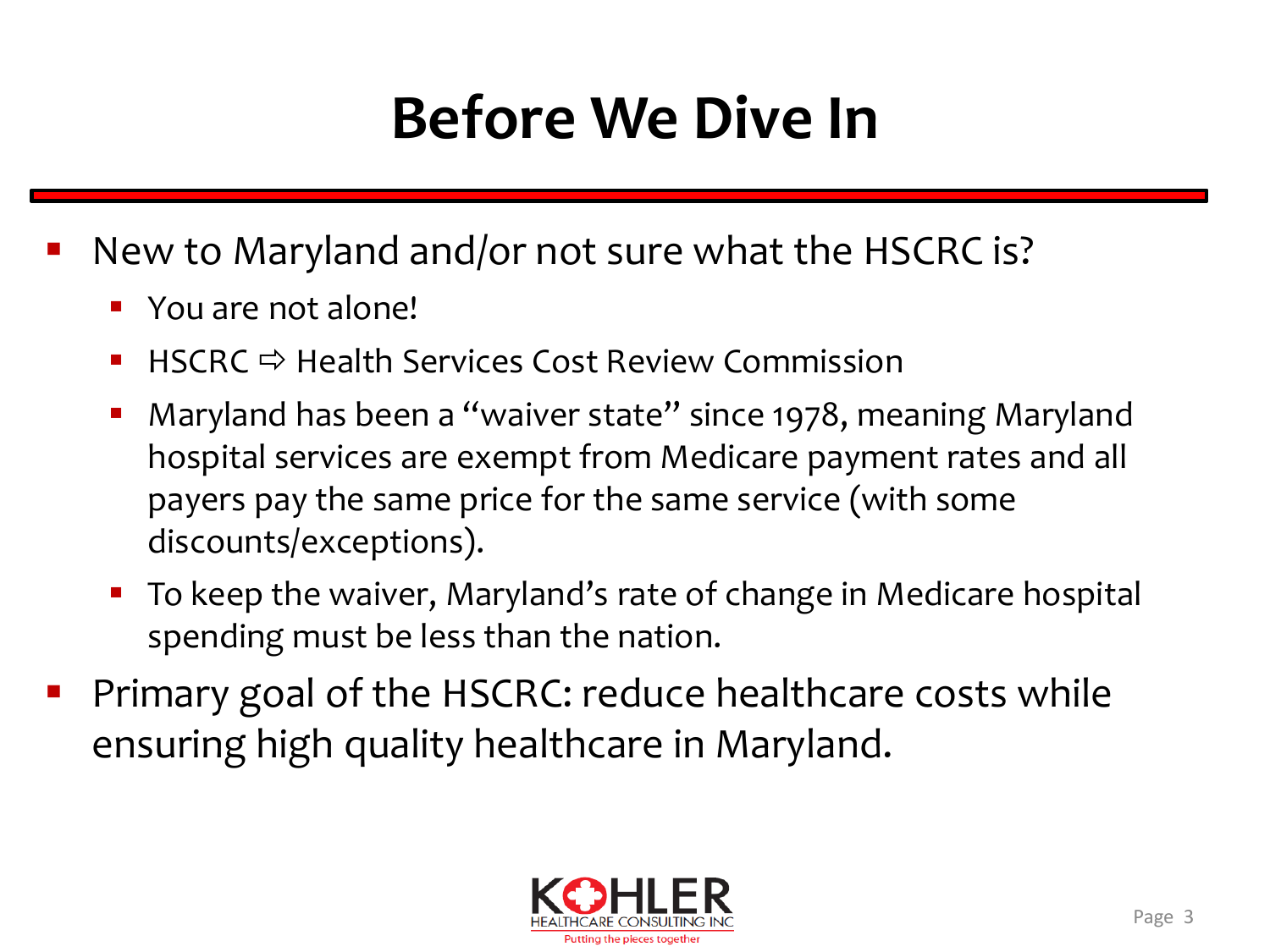# **A Lot Has Changed Since 1978**

- The HSCRC was always "hospital-centric" focused on hospital services that are "regulated" by the state.
- 2014 started a "new model" with the Center for Medicare & Medicaid Innovation (CMMI) which expanded beyond hospitals and looked at all types of care, potential partners in the community, etc.
- In 2019, the "Total Cost of Care Model" (TCOC) began in an effort to "progressively transform care delivery across the health care system with the objective of improving health and quality of care." [[https://hscrc.maryland.gov/pages/default.aspx\]](https://hscrc.maryland.gov/pages/default.aspx)
	- Focus on "Care Redesign" and "Transformation".
- ❖ The HSCRC officially announced that all TCOC required metrics were met by Maryland for Calendar Year 2020!

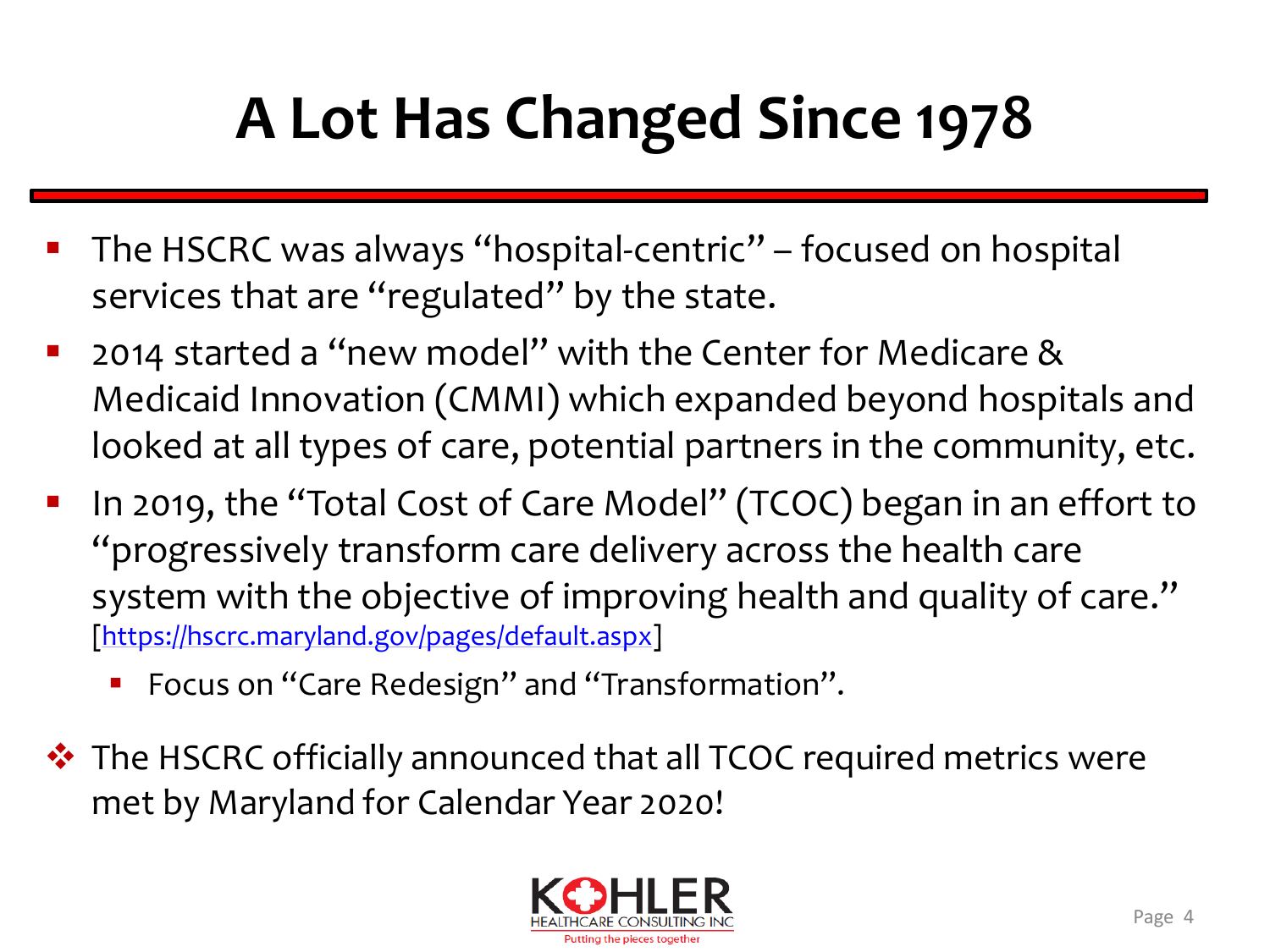## **Who are the Current Commissioners?**

### *Appointed by the Governor*

**Adam Kane, MBA, JD, MA – Chairman** 

Redwood Capital Investments (Government Relations and Regulatory Affairs)

- **Joseph (Joe) Antos, PhD Co-Chairman** American Enterprise Institute
- **Victoria (Tori) W. Bayless, MHA**

Anne Arundel Medical Center (President and CEO)

#### **Stacia Cohen, RN, MBA**

CareFirst (Executive Vice President of Medical Affairs)

#### **James Elliott, MD**

Doctors Community Hospital (Medical Director)

#### ▪ **Maulik Joshi**, DrPH

Meritus Health (President and CEO)

#### **Sam Malholtra**

Subsystem Technologies (Founder and CEO and former Cabinet Secretary of Maryland Department of Human Services)

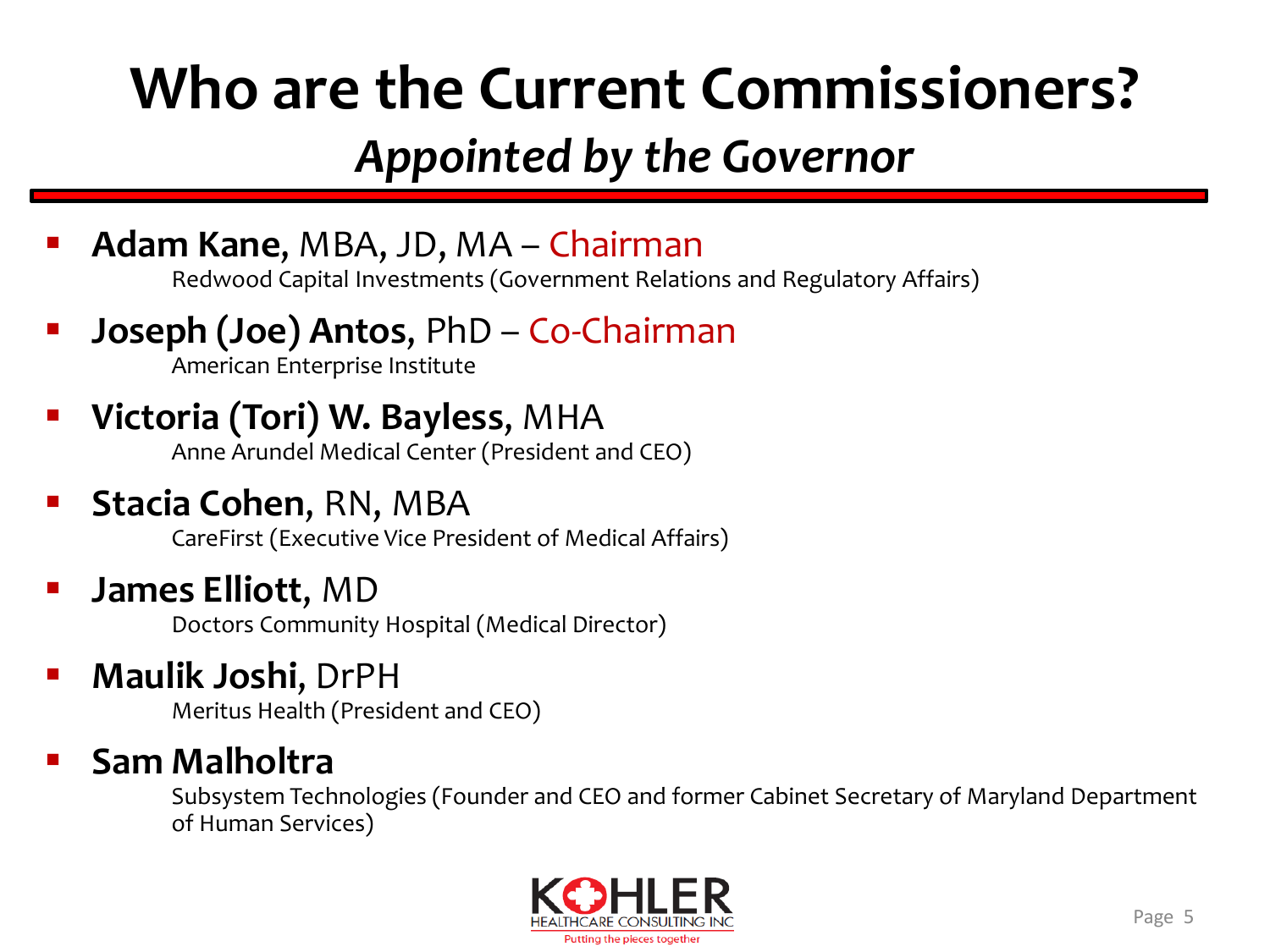## **Who Leads the HSCRC Staff?**

- **Katie Wunderlich Executive Director**
- **Stan Lustman** and **Thomas Werthman** Legal
- **Jerry Schmith, Andrea Strong, and Bob Gallion** Revenue, Regulation, and Compliance
- **Dennis Phelps** Audit and Compliance
- **Allan Pack** Population-Based Methodologies
- **Nduka (Andy) Udom** Financial Methodologies
- **Alyson Schuster, PhD Quality Methodologies**

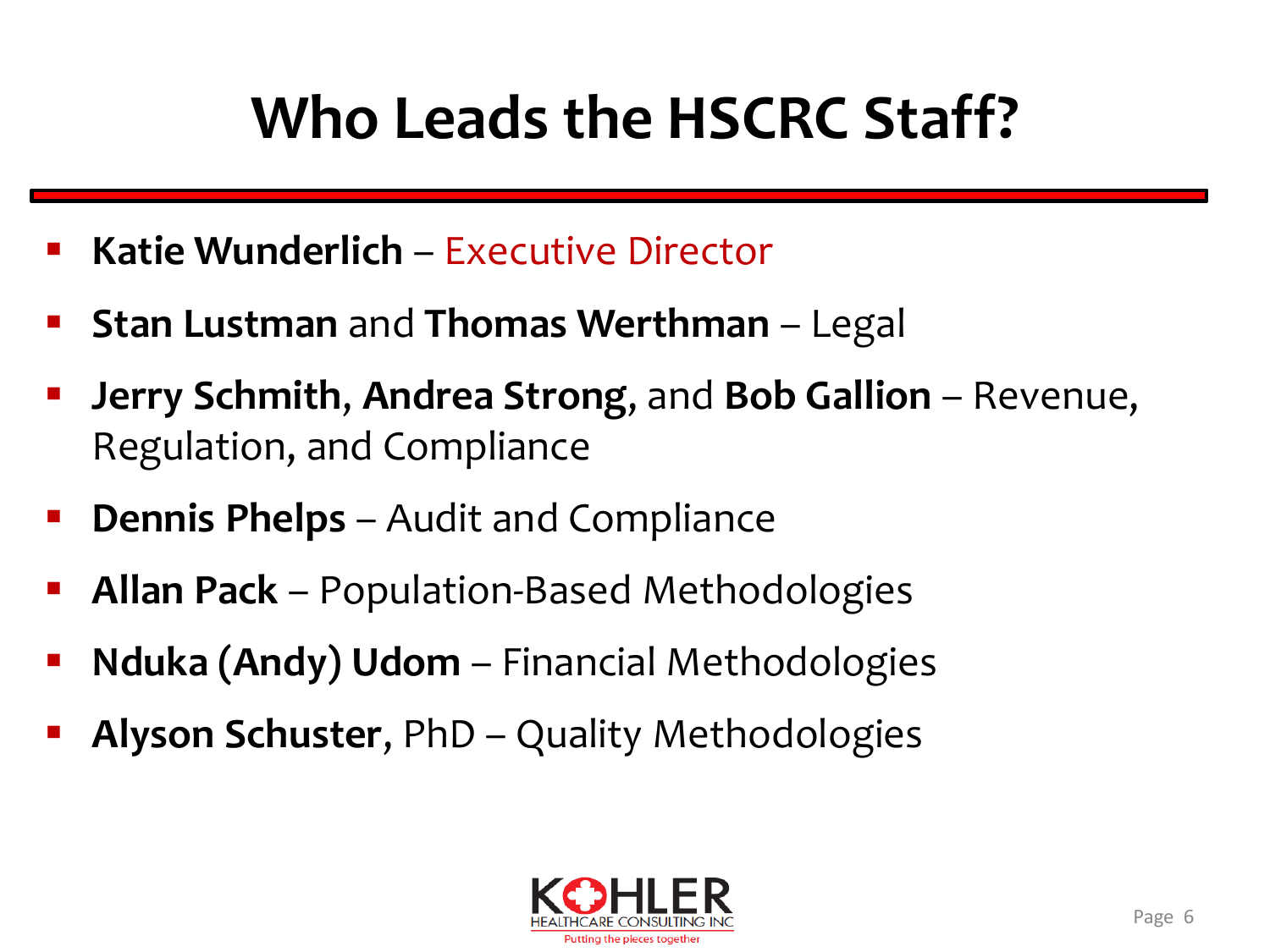## **Who Leads the HSCRC Staff?**

- **William Henderson** and **Claudine Williams** Medical Economics and Data Analytics
- **Tequila Terry** and **Willem Daniel** Payment Reform and Stakeholder Alignment
- **Megan Renfrew** External Affairs
- **Erin Schurmann** Provider Alignment and Special Projects



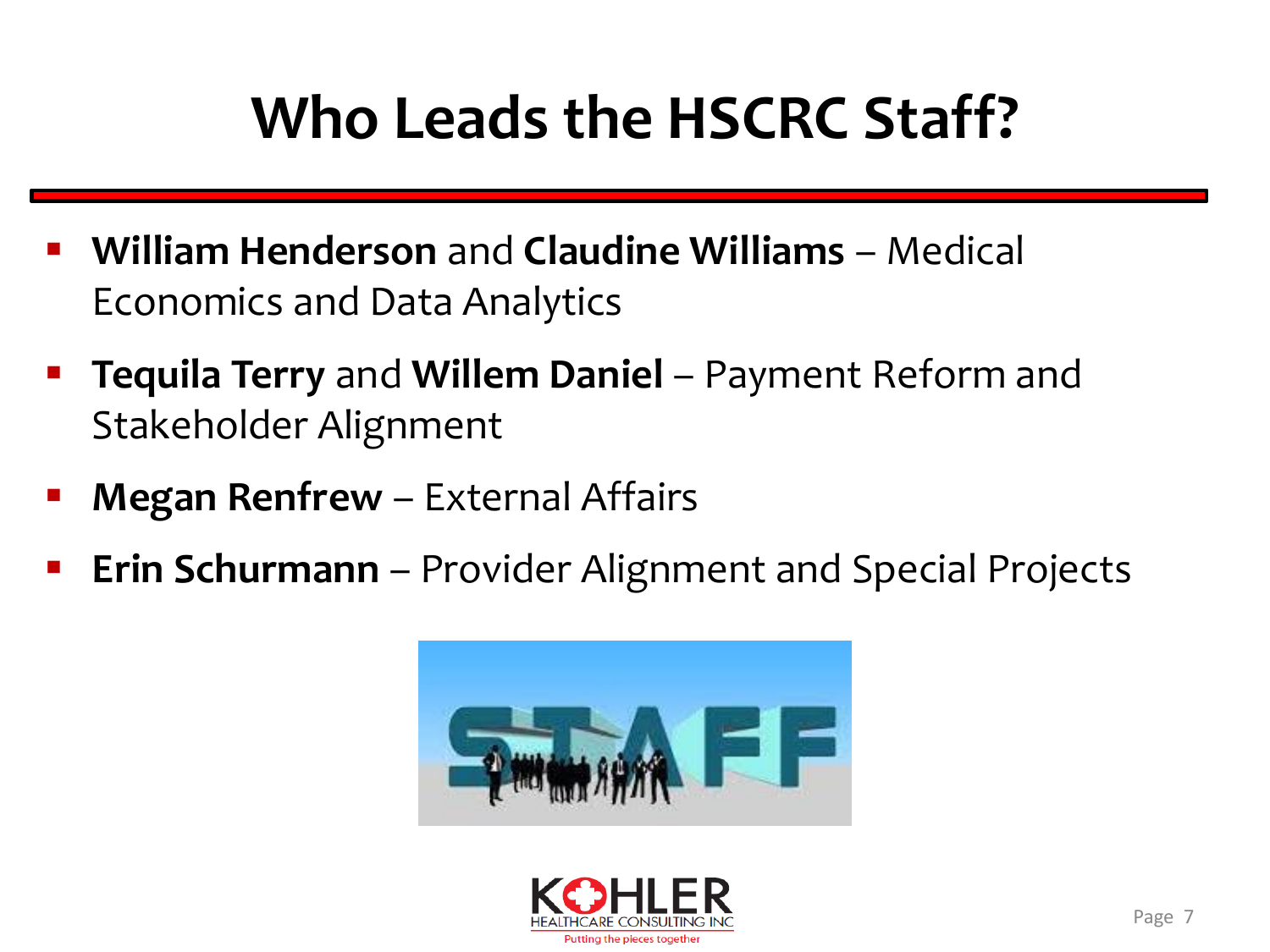## **What Has the HSCRC Been Up To?**

#### From September 2020 to present:

- Returned to TCOC initiatives after some of the hospital volumes and revenues were close to "pre-pandemic levels".
- Determined how to treat U.S. Department of Health and Human Services (HHS) Coronavirus Aid, Relief, and Economic Security (CARES) Act federal funding in conjunction with Global Budget Revenue (GBR).
- Calculated an annual update factor.
- Progress made with funding multiple programs and updating many methodologies as noted in this presentation.



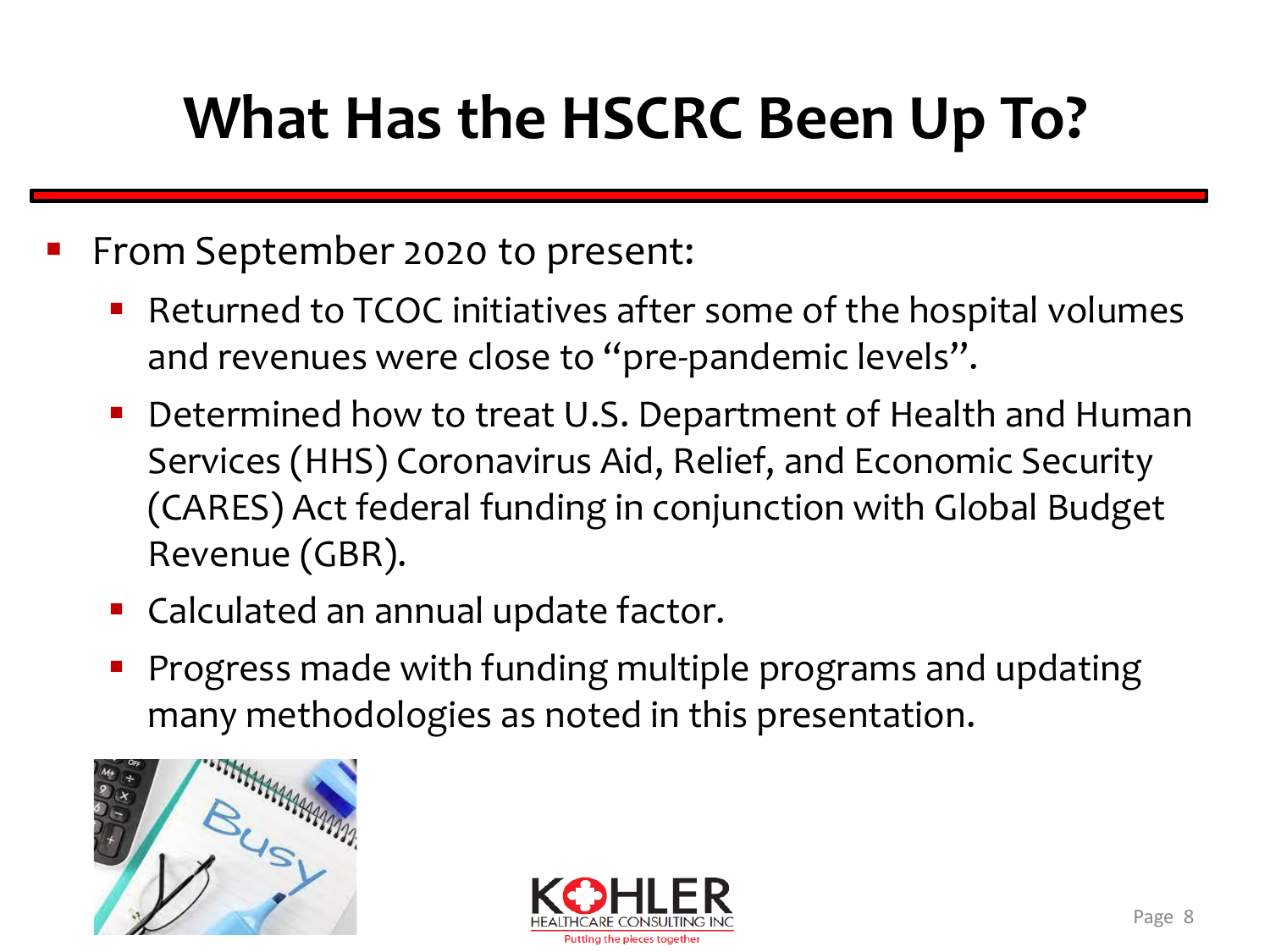# **Global Budget Updates**



- What is a "global budget" or "GBR"?
	- Global budgeted revenue is the total amount of revenue a hospital may **charge**.
	- Does not mean the hospital is **paid** that amount (denials, bad debt, etc.).
	- Revenue is carved into departments, called rate centers, with relative value units and rates for each department.
- The pandemic complicated GBR
	- The HHS CARES Act provided federal funding and Maryland hospitals were not permitted to receive more revenue than their GBR unless their volumes exceeded their GBR budgeted volumes.

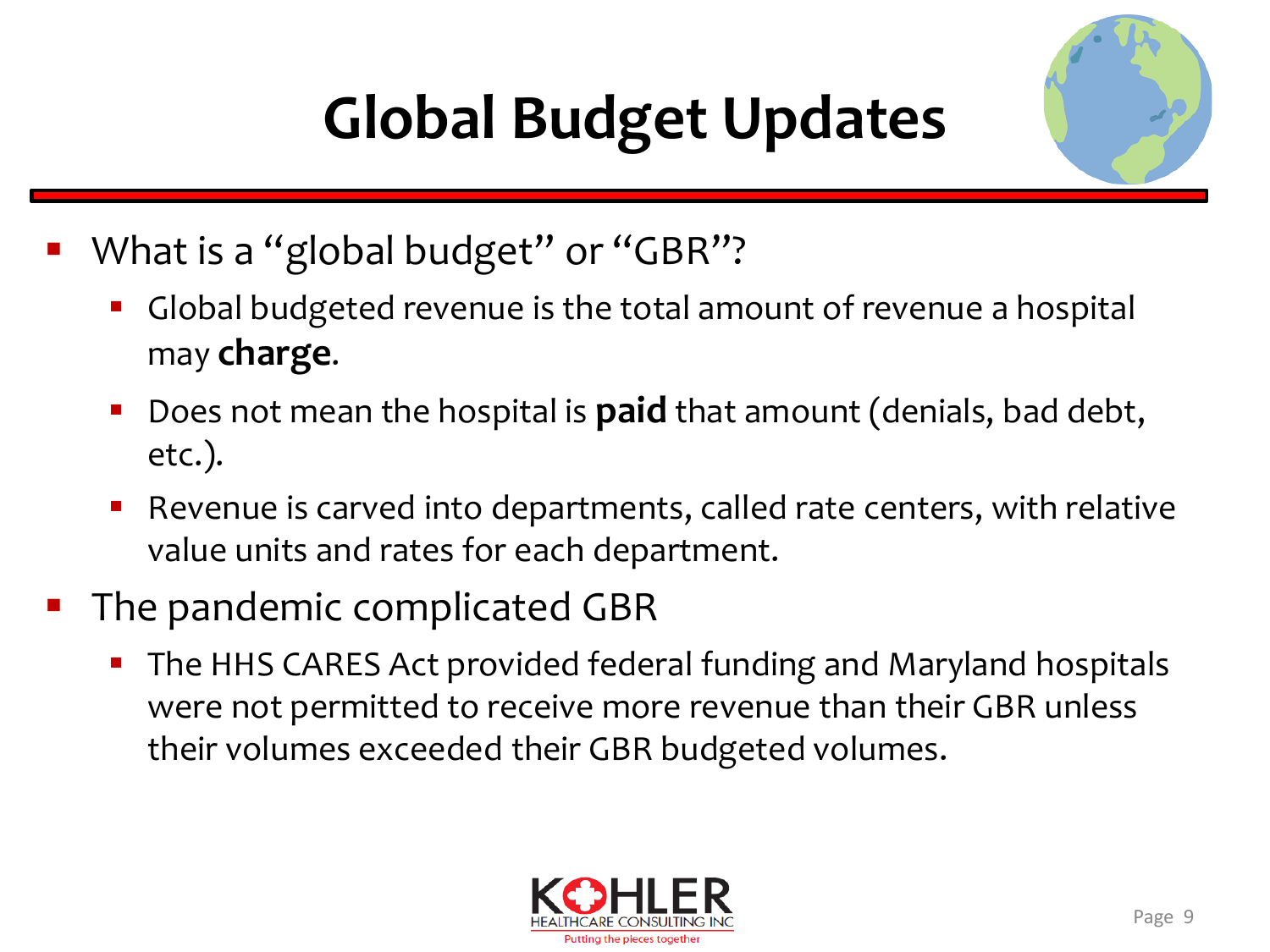

# **Crazy Rates, Not Crazy Eights**

- When volumes plummeted, the HSCRC permitted hospitals to temporarily charge above their "normal" rates to avoid huge undercharges (because hospitals were guaranteed their GBRs).
	- **This helped ensure more stability than non-Maryland hospitals, but** Maryland hospitals were still struggling.
	- A "surge policy" was put in place but was ultimately not needed because volumes declined.
		- This policy would have permitted hospitals to exceed their GBR charges if pandemic volumes exceeded GBR volumes.
	- COVID-related services (such as lab tests, vaccine and monoclonal administration) had prices mirroring Novitas, so revenues were shifted to non-COVID-related services.
- Many hospitals entered FY 2021 with undercharges they were allowed to "carry over" without penalties (not normally the case with undercharges).
	- Once CARES Act funding has been considered, however, the "math" could change dramatically.

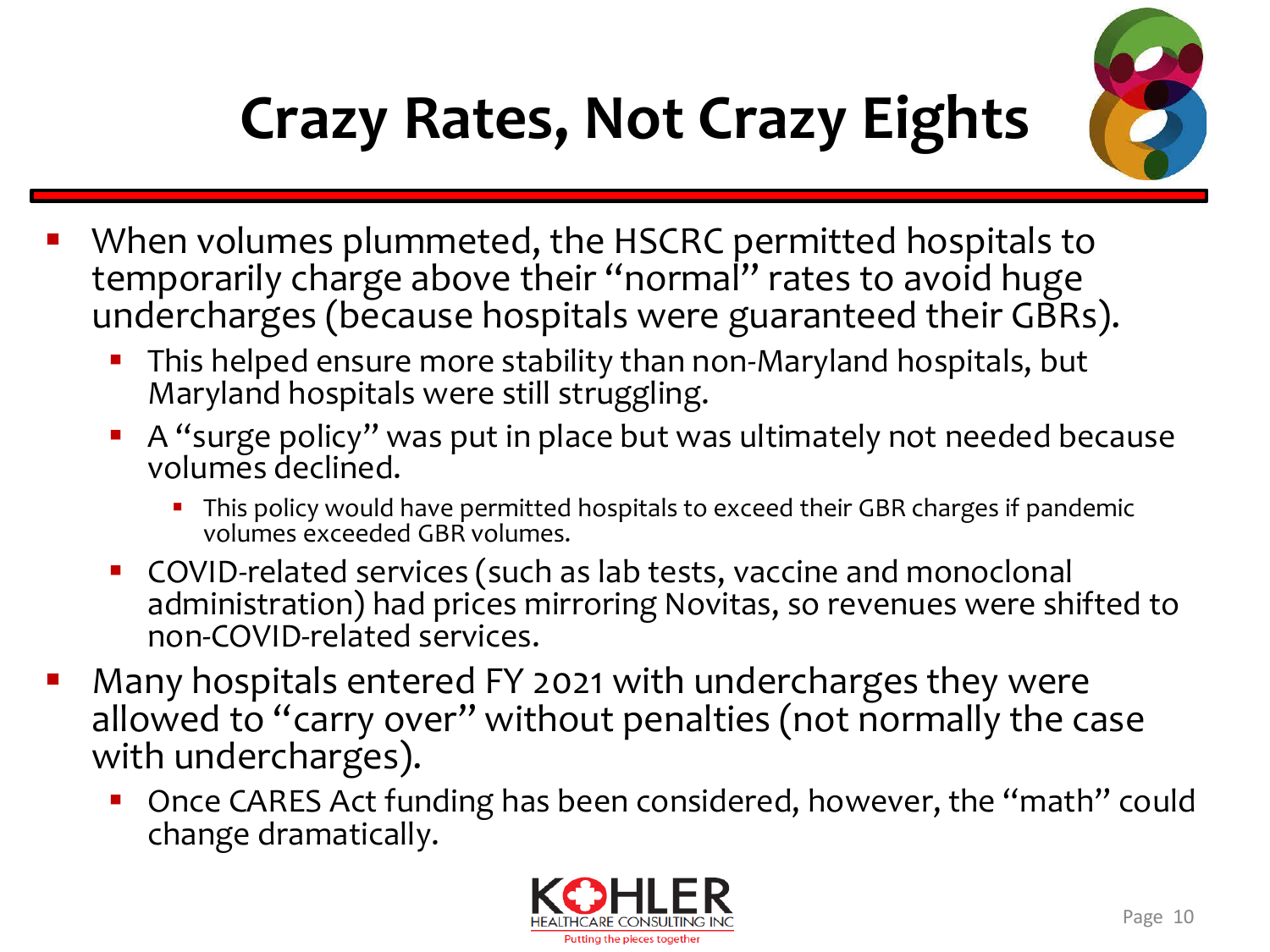## **FY 2022 Update**

- Hospitals under global budgets were to receive an increase of 2.44% overall and 2.43% per capita (with 0.23% earmarked for the rising costs of pharmaceuticals).
- For hospitals not under global budgets, HSCRC temporarily suspended the productivity adjustment as volumes are still relatively uncertain.
- Resulting impacts due to CARES Act funding deductions will be phased into hospital rates.
- **EXECTE FOR THOSE HOSPITALS OVERFUNDED BY THE CARES ACT,** THIS COULD MEAN A DECREASE IN RATES FOR FY 2022.



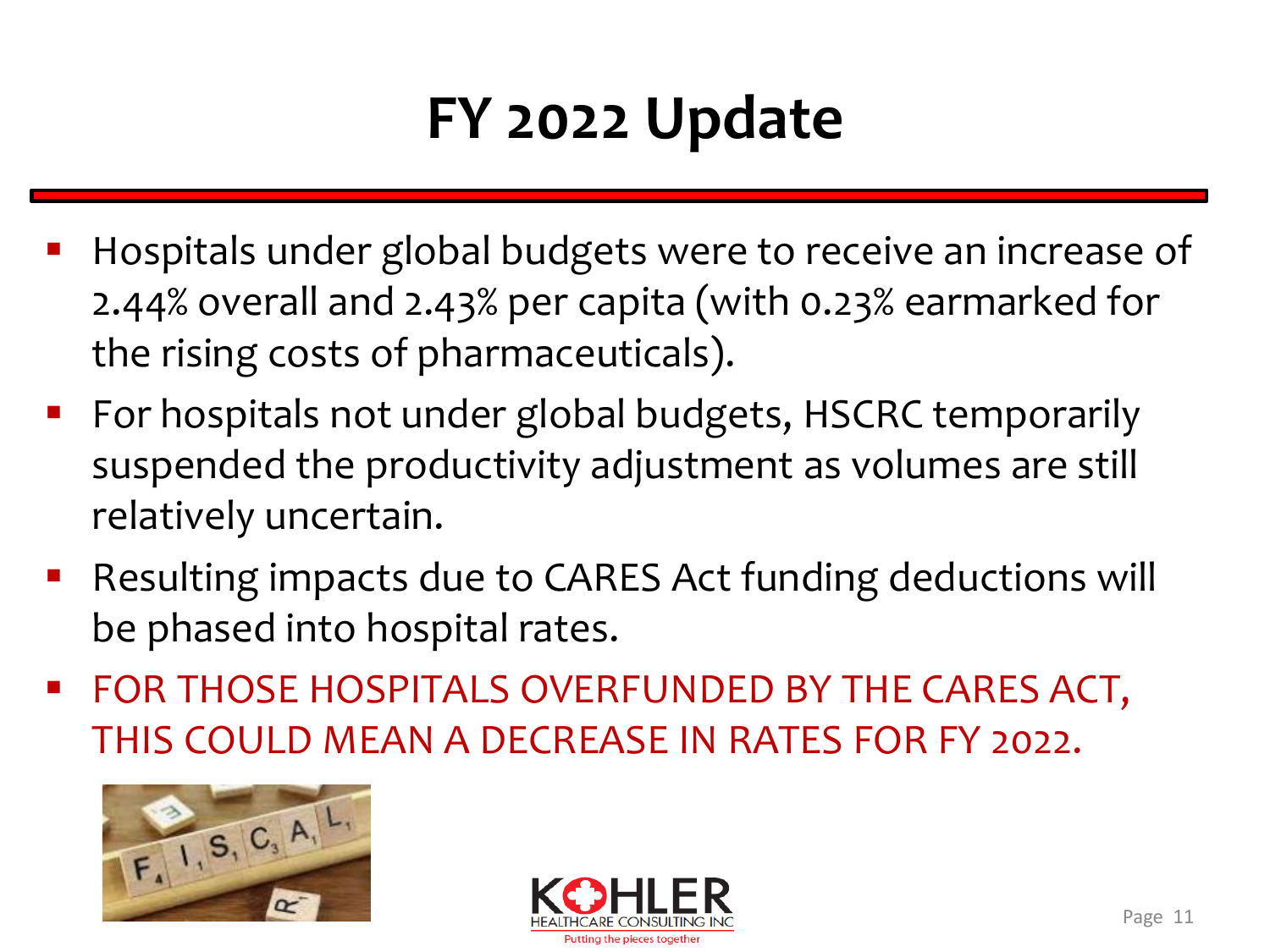### **HSCRC Funds Much More Than the "Typical" Hospital Services**

In addition to paying for hospital services, the HSCRC funds:



\*=SIHIS has been allocated over 5 years

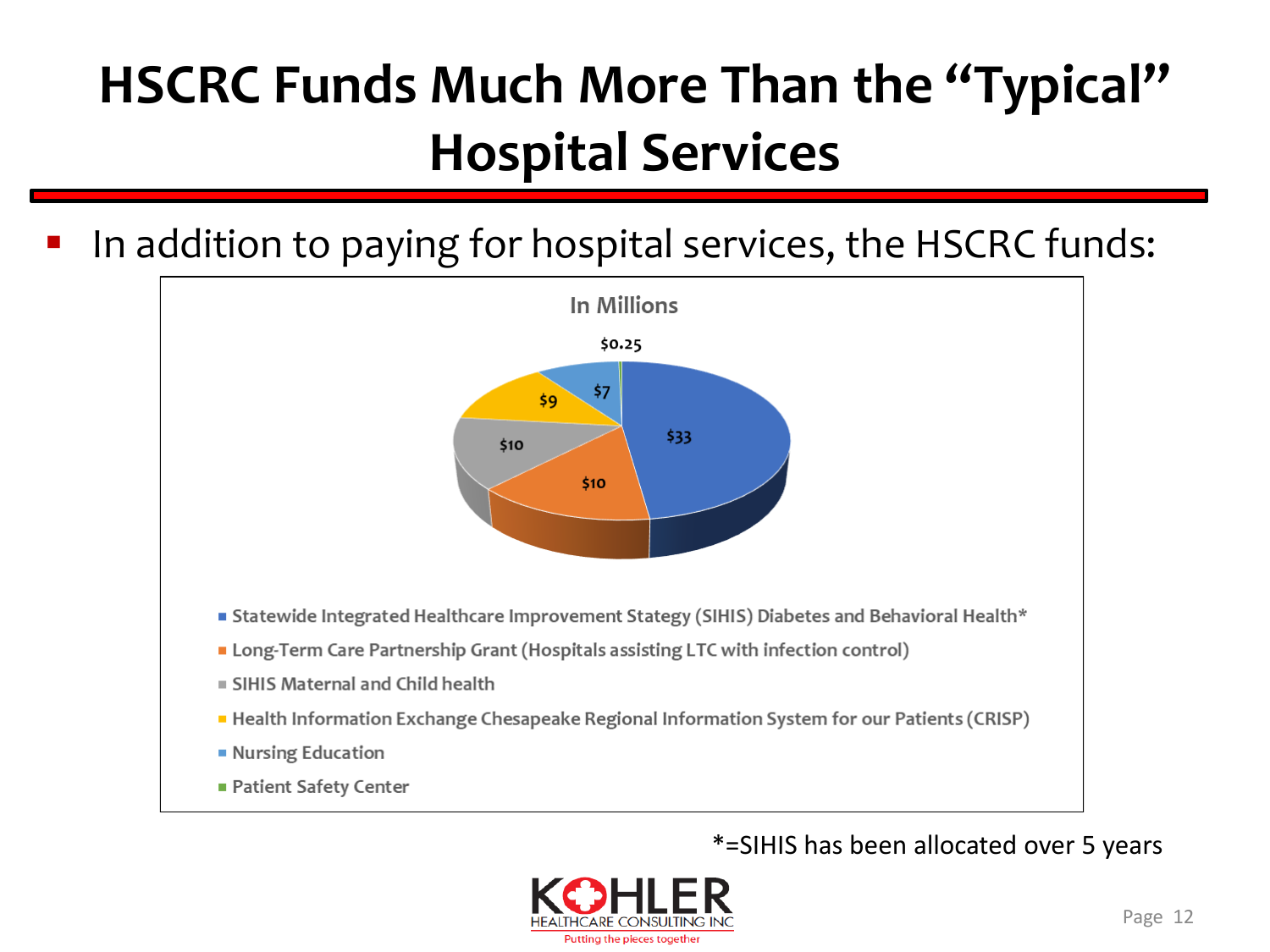### **Other Funding Consideration: Uncompensated Care**

- What is "uncompensated care" (UCC)?
	- **Bad Debt**
	- Charity Care

### ▪ **How does Maryland handle it?**

- Donation
- All hospitals "pay" a portion of their revenues to the "UCC pool".
- Hospitals receive money based on a combination of their own UCC and the statewide UCC.

### **Why is it a combination?**

- Incentivizes hospitals to do the best job possible with collections.
- Does not penalize hospitals with a patient population that is less able to pay.

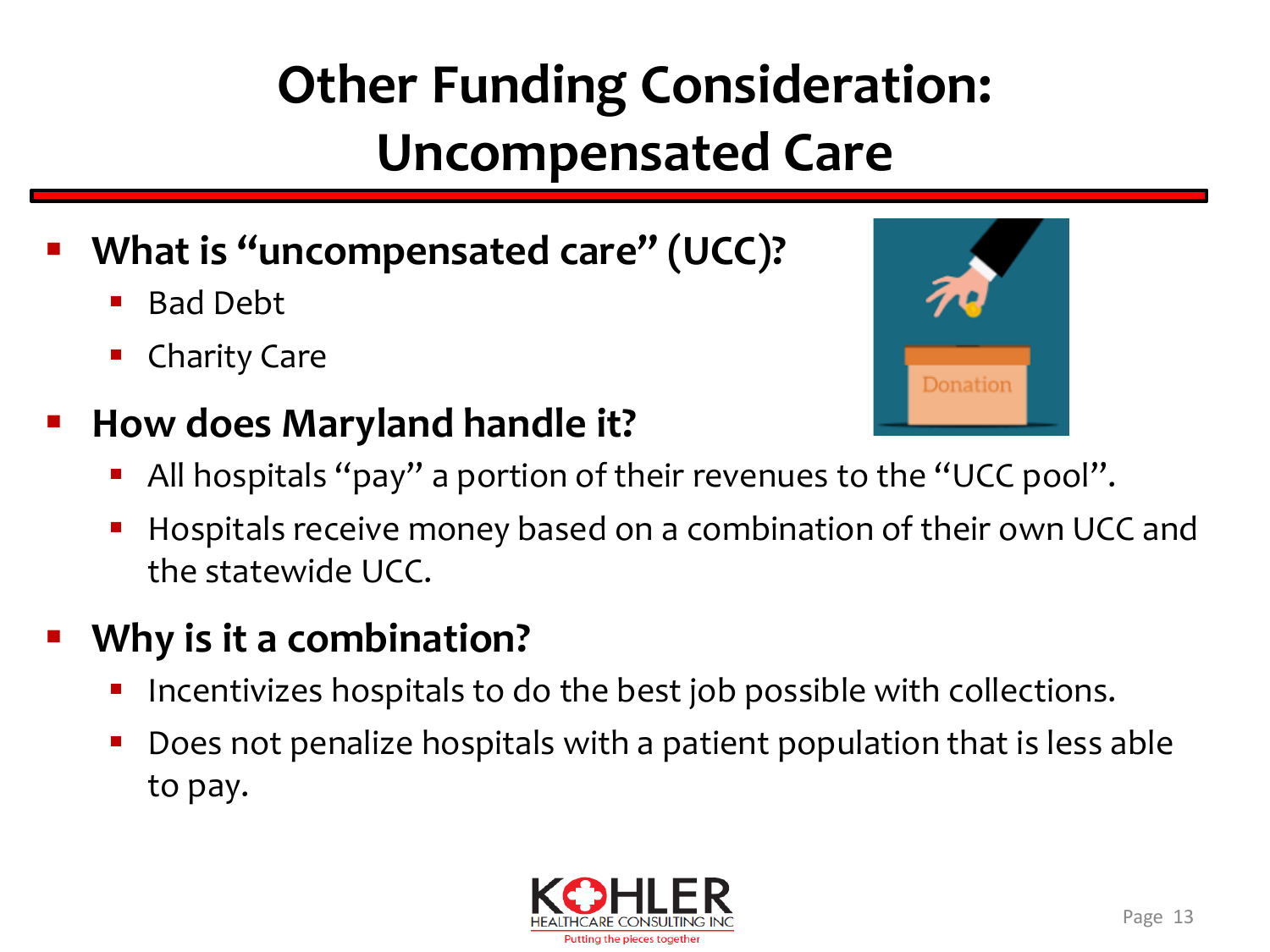### **Alphabet Soup: HSCRC Initiatives – C Through F**

### **Community Benefit Reporting (CBR)**

A quantification and narrative regarding how not-for-profit hospitals help their communities and why they should be exempt from taxes.

### **Episode Quality Improvement Program (EQIP)** – NEW

An attempt to encourage more efficiency through the continuum of care for certain services, such as a joint replacement.

### **Full Rate Review (FRR)**

Hospitals can ask the HSCRC to review their rates if they feel their rates are too low.

Putting the pieces togeth

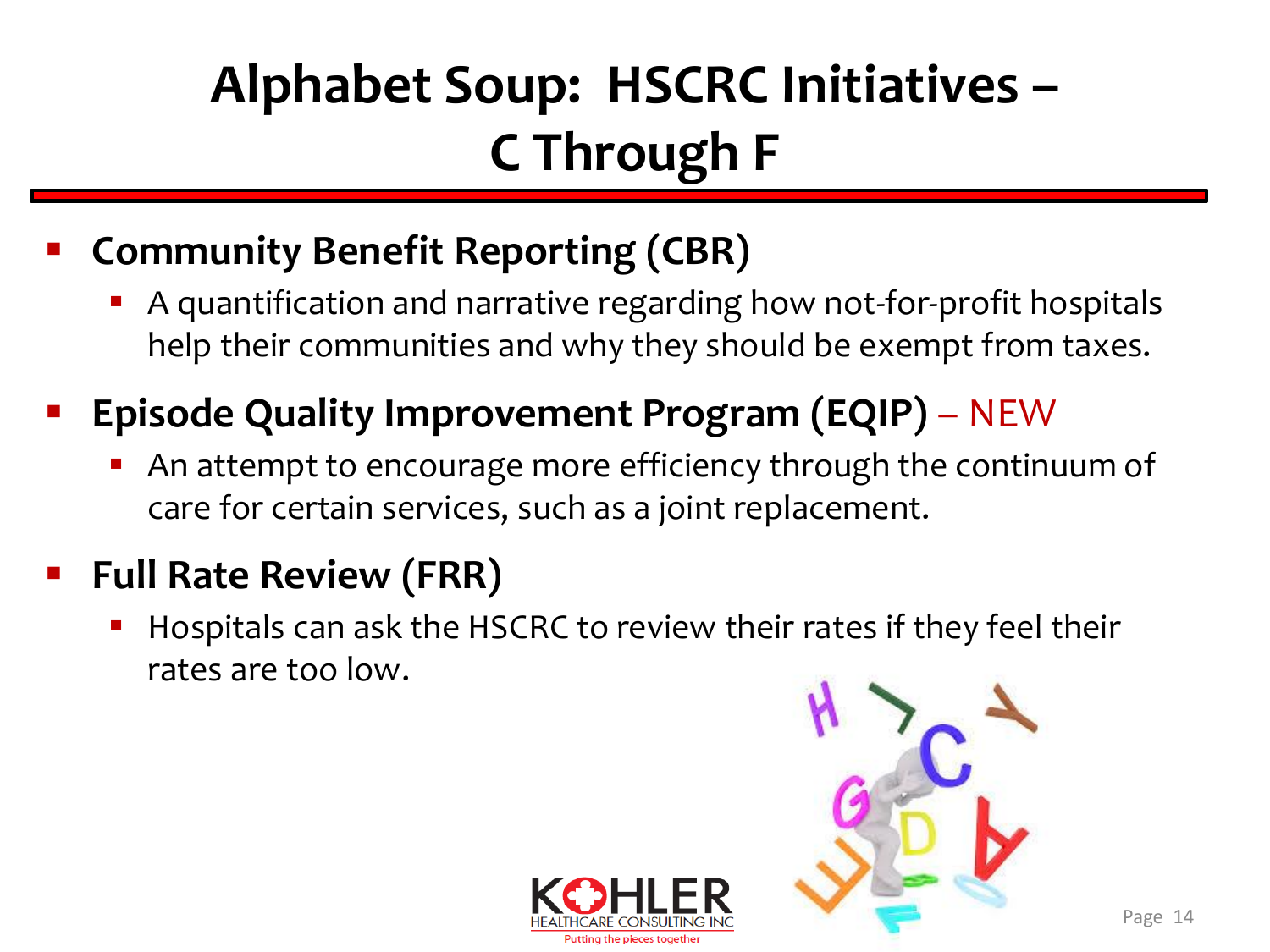### **Alphabet Soup: HSCRC initiatives – I through M**

### **Integrated Efficiency (IE)**

The HSCRC can identify hospitals that appear to be high or low cost compared to other hospitals in the state and adjust their rates accordingly.

### **Maryland Hospital Acquired Conditions (MHAC)**

Monitors patients who develop complications after admission to incentivize hospitals to limit these situations. For example, was a bed sore or infection acquired after a patient was admitted or was it already present upon admission?

### **Medicare Performance Adjustment (MPA)**

Attempts to "break down" TCOC changes by allocating all Medicare beneficiaries and their associated costs of care to one hospital using geographic location and other allocation methodologies to determine how each hospital is "performing".

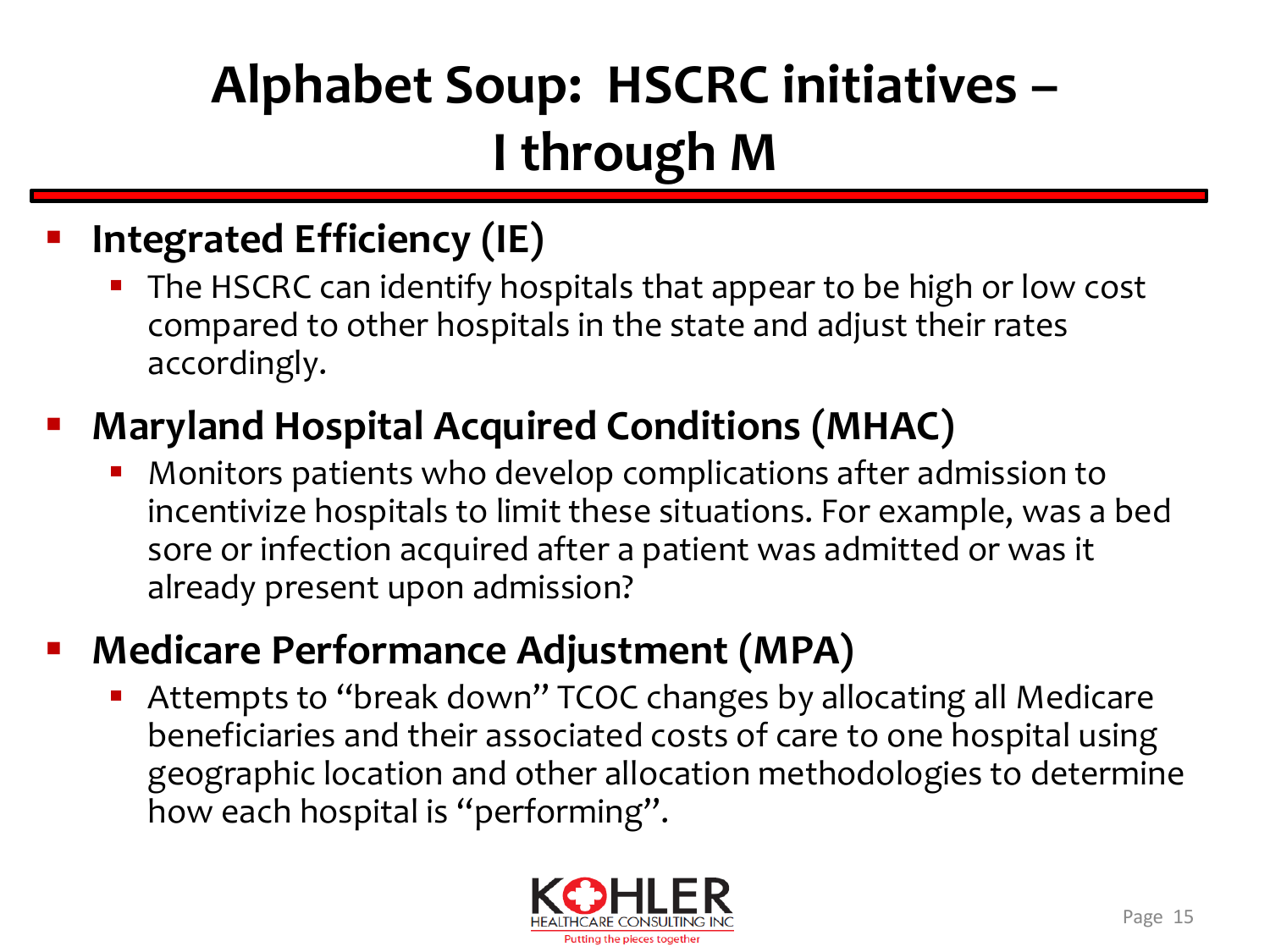### **Alphabet Soup: HSCRC Initiatives – P Through R**

- **Population Health Workforce Support for Disadvantaged Areas (PWSDA)**
	- A demonstration to see if hospitals and other organizations can hire disadvantaged members of the community to help disadvantaged patients navigate their care and improve outcomes.

#### ▪ **Quality Based Reimbursement (QBR)**

Like MHACs, this initiative uses multiple metrics to measure how hospitals are handling certain situations to incentivize high quality. For example, did a patient with chest pain receive an aspirin within a certain time of arrival at the hospital, etc.

#### **Readmission Reduction Incentive Program (RRIP)**

Incentivizes hospitals to not have patients readmitted within 30 days of their discharge. Some readmissions are unavoidable, but hospitals are supposed to do everything they can to keep patients out of the hospital by helping them get their medications, see their primary care physician, etc.

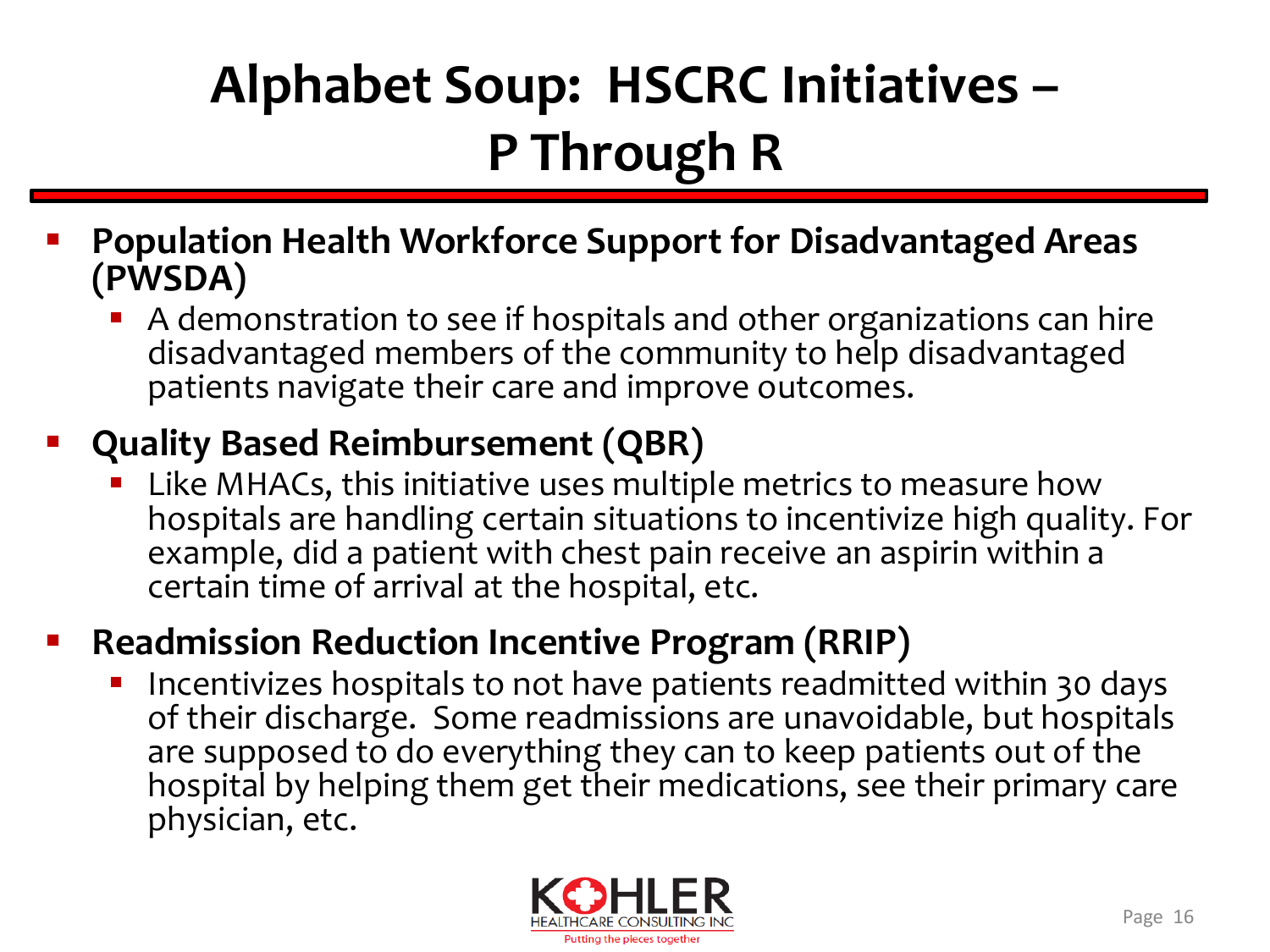### **Telehealth – Good News and Bad News**

- The **Preserve Telehealth Access Act** of 2021 (HB 123/SB 3) passed so telehealth and the HSCRC's rate setting authority can stick around, but…
	- Cannot have professional and facility fee for the same virtual service.
	- Payers will often only cover professional telehealth.
	- So, for the facilities with these clinics...?



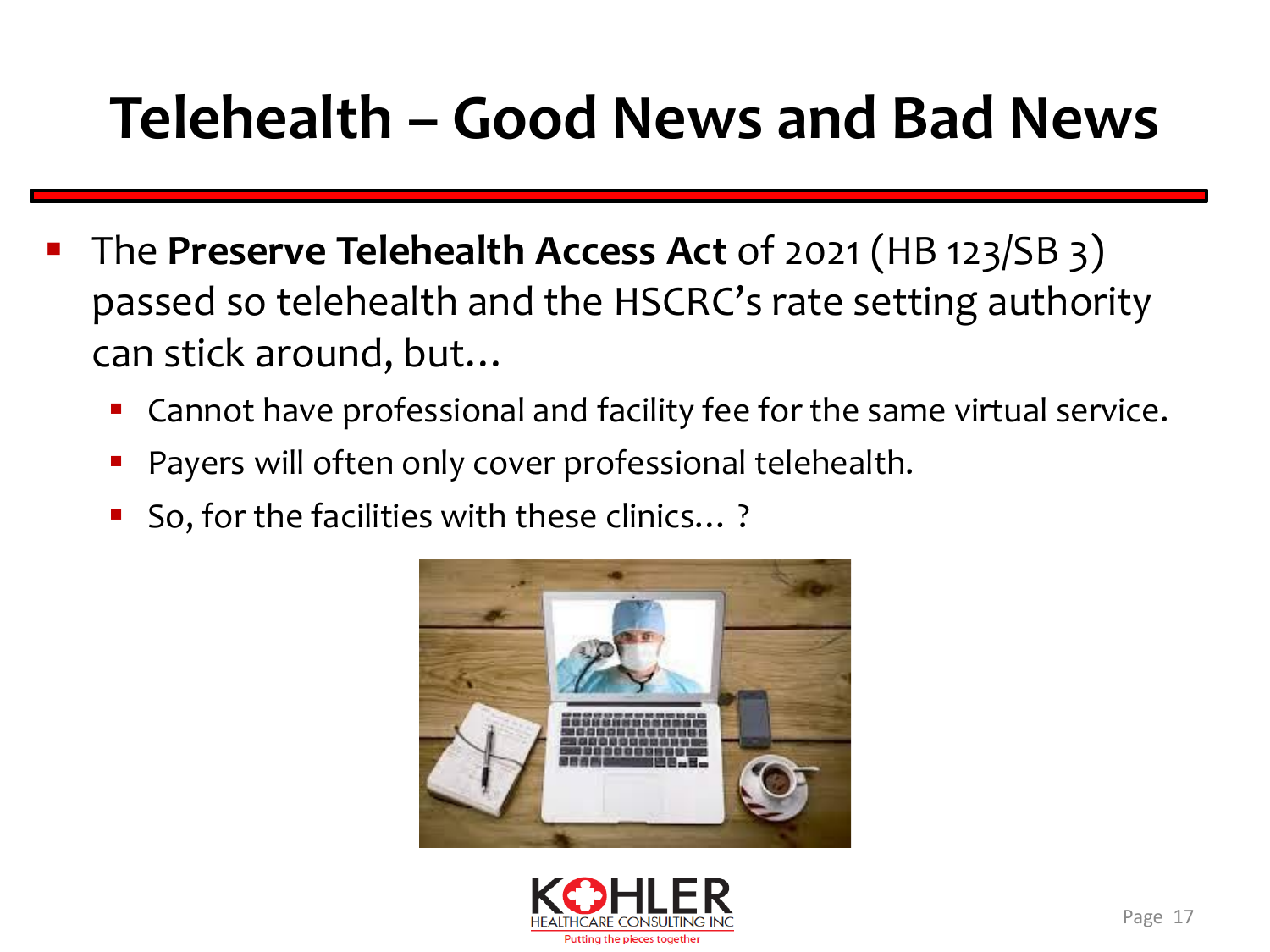# **What is the HSCRC's "Key Focus" Now?**

- After personally attending the first-ever public strategic planning retreat in Linthicum on August  $26<sup>th</sup>$  and  $27<sup>th</sup>$ :
	- **E** HEALTH EQUITY
	- **E** HEALTH EQUITY
	- $\blacksquare$  And…
	- **E** HEALTH EQUITY



(Did we mention they were talking about health equity?)

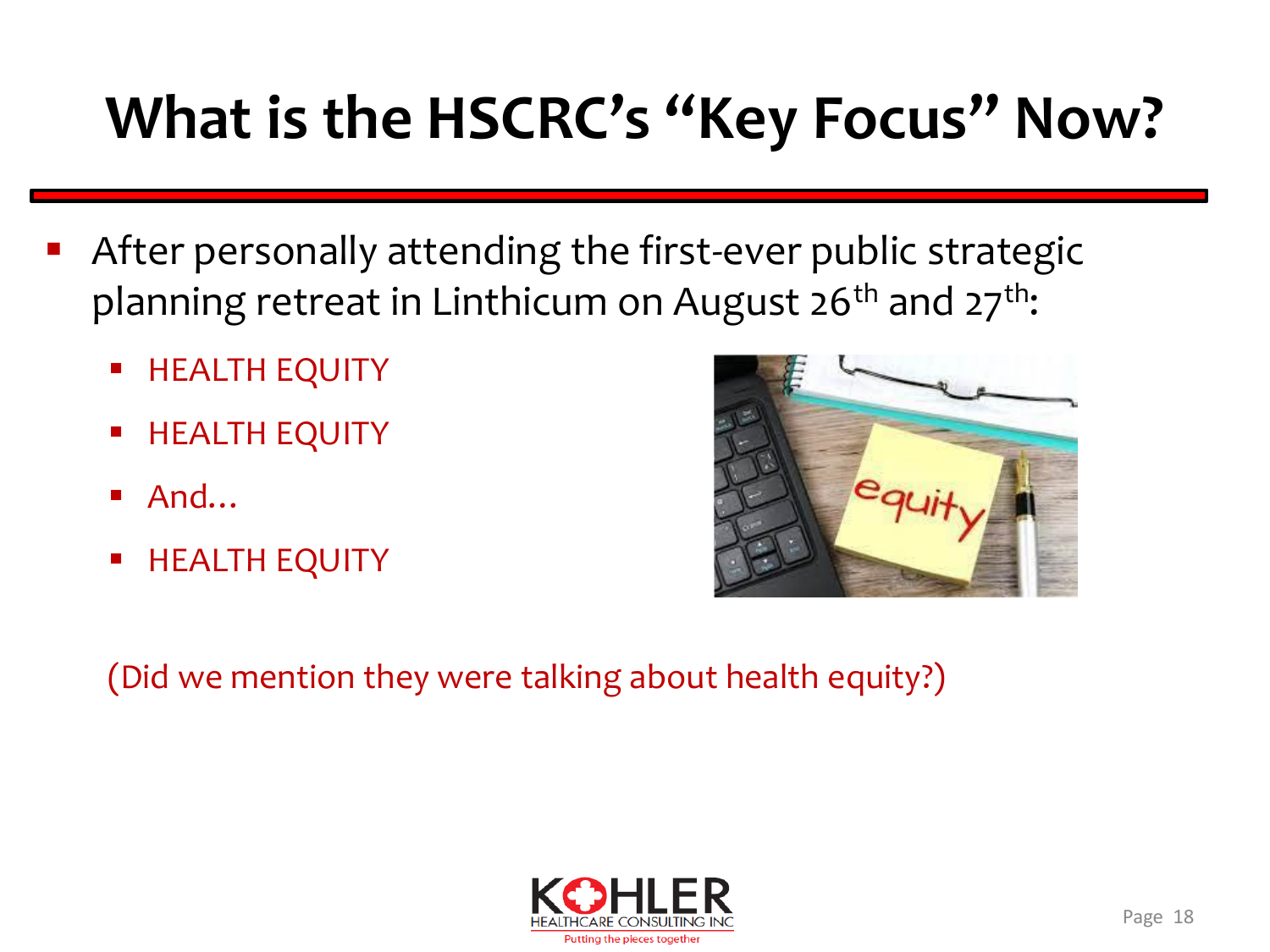# **What is "Health Equity"?**

That is one of the first things the HSCRC wants to do  $-$  define it in a way that is more understandable and actionable.

"**Health equity** means that everyone has a fair and just opportunity to be as healthy as possible. This requires removing obstacles to health such as poverty, discrimination, and their consequences, including powerlessness and lack of access to good jobs with fair pay, quality education and housing, safe environments, and health care." –The Robert Wood Johnson Foundation (RWJF)

[\[https://www.rwjf.org/en/library/research/2017/05/what-is-health-equity-.html\]](https://www.rwjf.org/en/library/research/2017/05/what-is-health-equity-.html)

- What are "barriers to care" certain patients face?
	- Language
	- **Education**
	- **Economics**



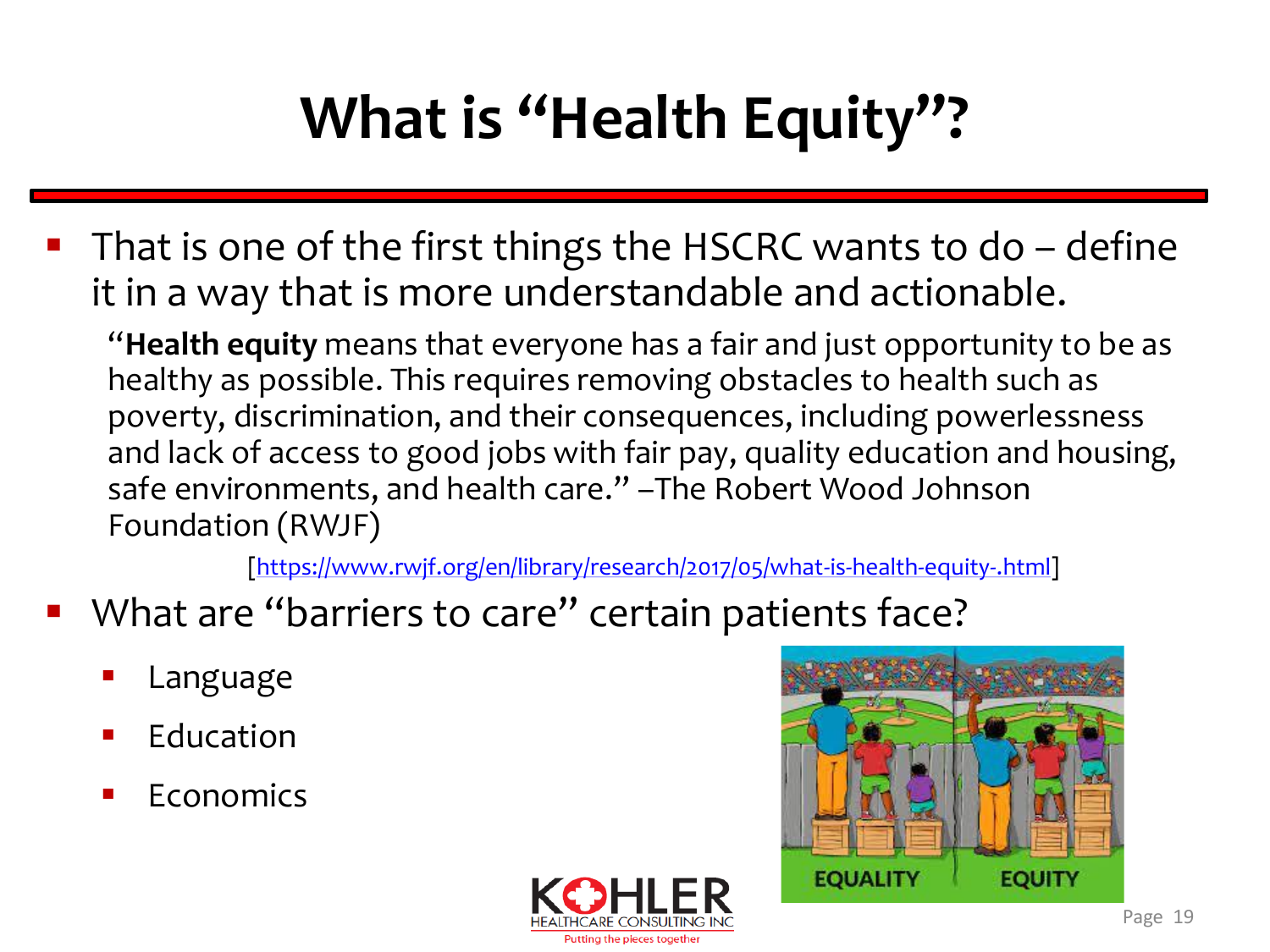### **What is Already in Place and/or Coming for Maryland?**

- **Health Equity Commission (HEC)**
- Beginning to study new metrics such as:
	- Patient Adversity Index (AVI)
		- What can a race, zip code, and Medicaid status reveal about the risk of uncompensated care and readmissions so additional help can be provided?
	- Area Deprivation Index (ADI) for zip codes
	- Locally-Driven Disparity Reduction Targets can be established for:
		- •Admissions Readmissions FR Visits
- 

- What can be done?
	- Hospitals knowing their own HE.
	- More transparency around HE.
	- More provider training around bias.
	- Leveraging of telehealth.
	- Stop "payer-mix-based investments".



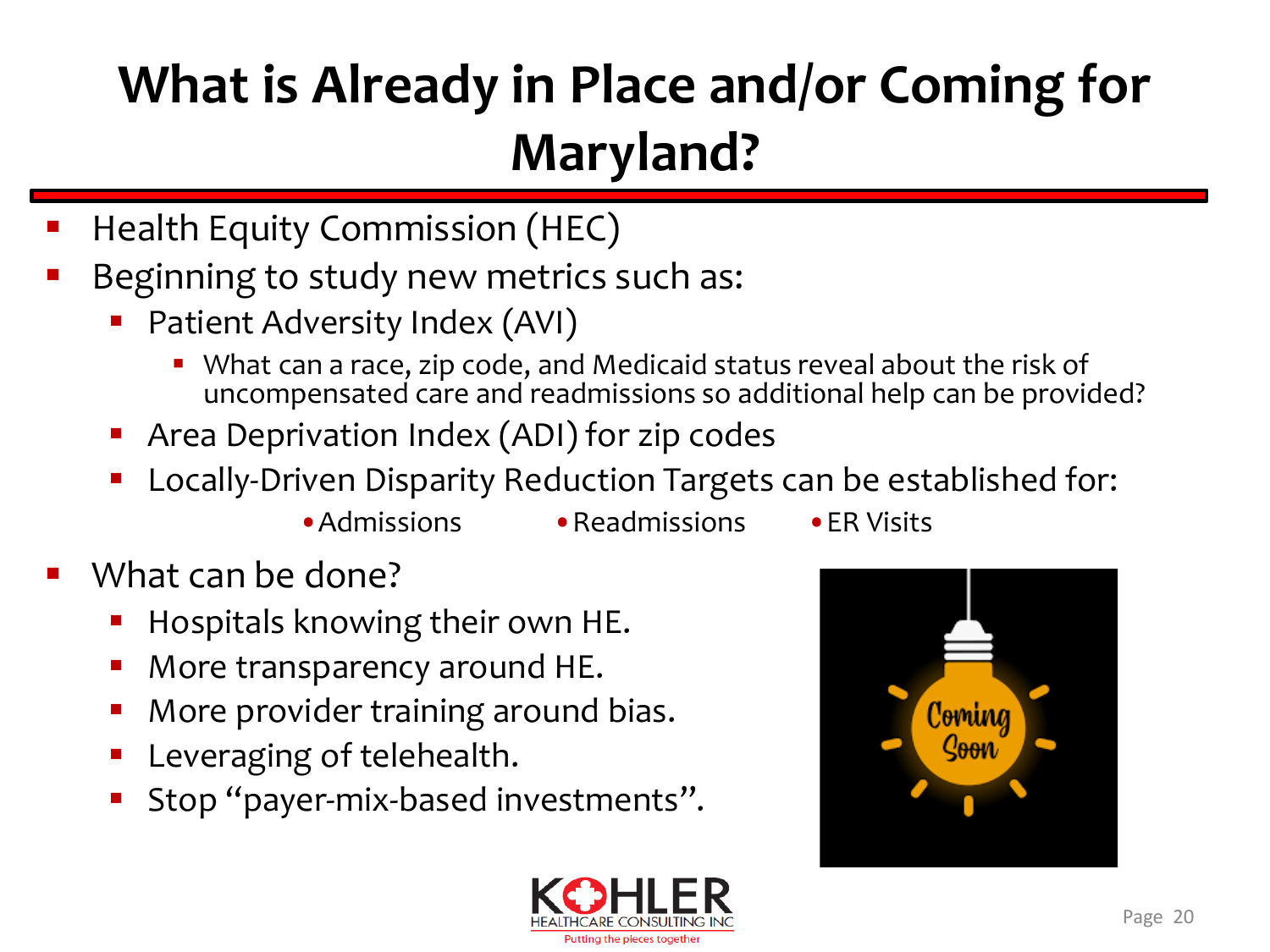

## **What Are Other Key Areas?**

- More accountability for partnership grants (SIHIS).
	- Where is the money going?
	- Is it making a difference with diabetes, overdose deaths, maternal morbidity, and childhood asthma?
- Understanding why costs vary so significantly between hospitals.
- Working towards better definitions and programs for Population Health.
	- The CBR cannot just be "something to check off the list". Community needs must be assessed and addressed to earn tax-exempt status – requiring results without excessive infrastructure.
	- **•** Incentivizing and/or penalizing hospitals not investing in population health.
	- Encouraging an emphasis on population health *before* age 65.
	- Disadvantaged individuals need to be included in the planning. They might not be the ones responding to surveys, but they have ideas that are critical and valuable.

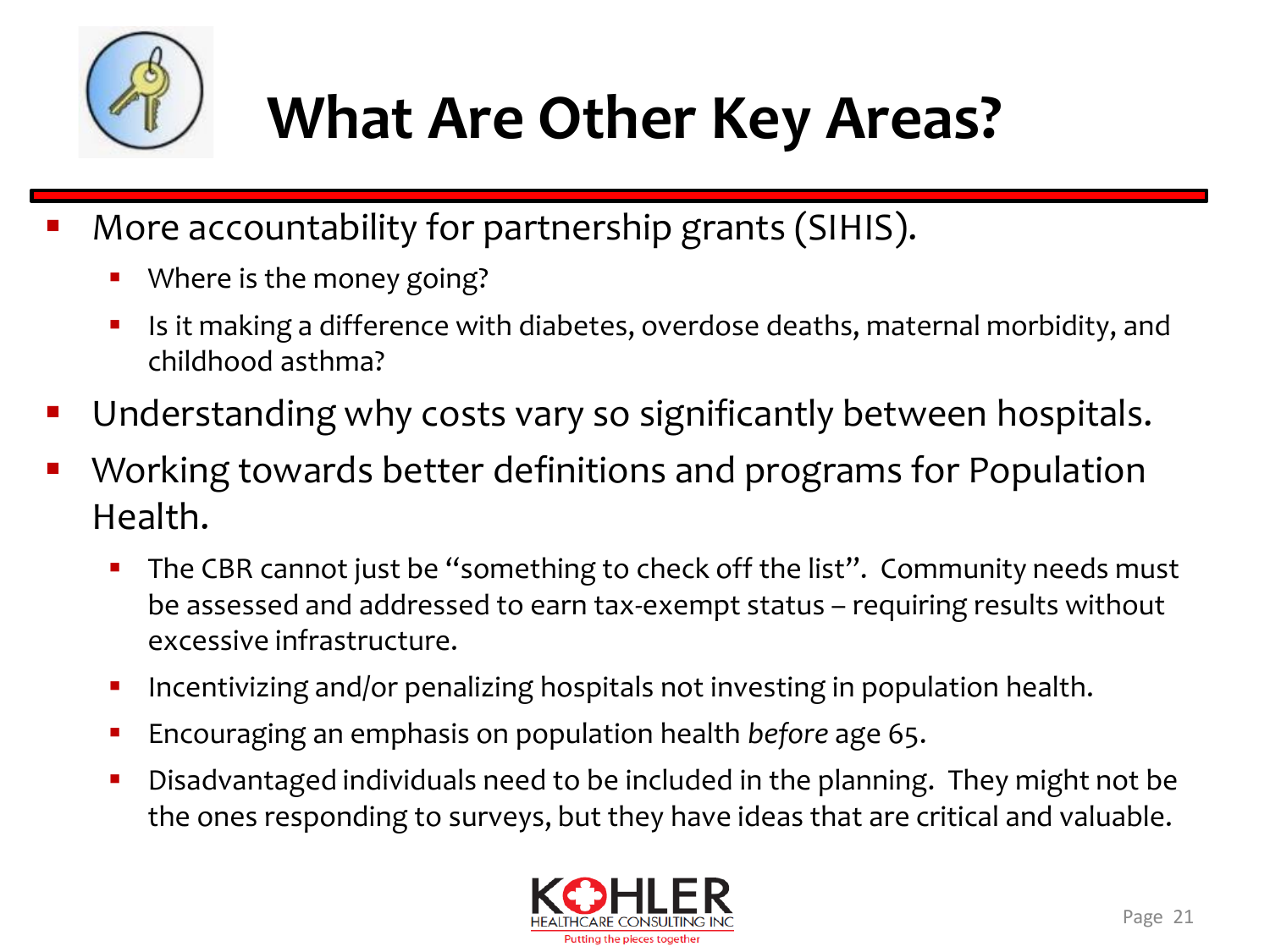## **What Could the Future Hold?**

- The HSCRC recognizes there is currently much beyond their "regulatory control" as they strive for healthcare efficiency by 2030:
	- Rapid growth of care costs and depletion of the Medicare Trust Fund.
	- Drive for site-neutral payments.
	- Staffing shortages: Physicians, Nurses, etc.
	- New entrants into the Market (such as Amazon).
	- Strong need for transparency, accountability, and improved quality.
		- Consumer expectations are at an all time high, and many consumers are not receiving high quality care from their providers.
	- Significant disparities with health equity.



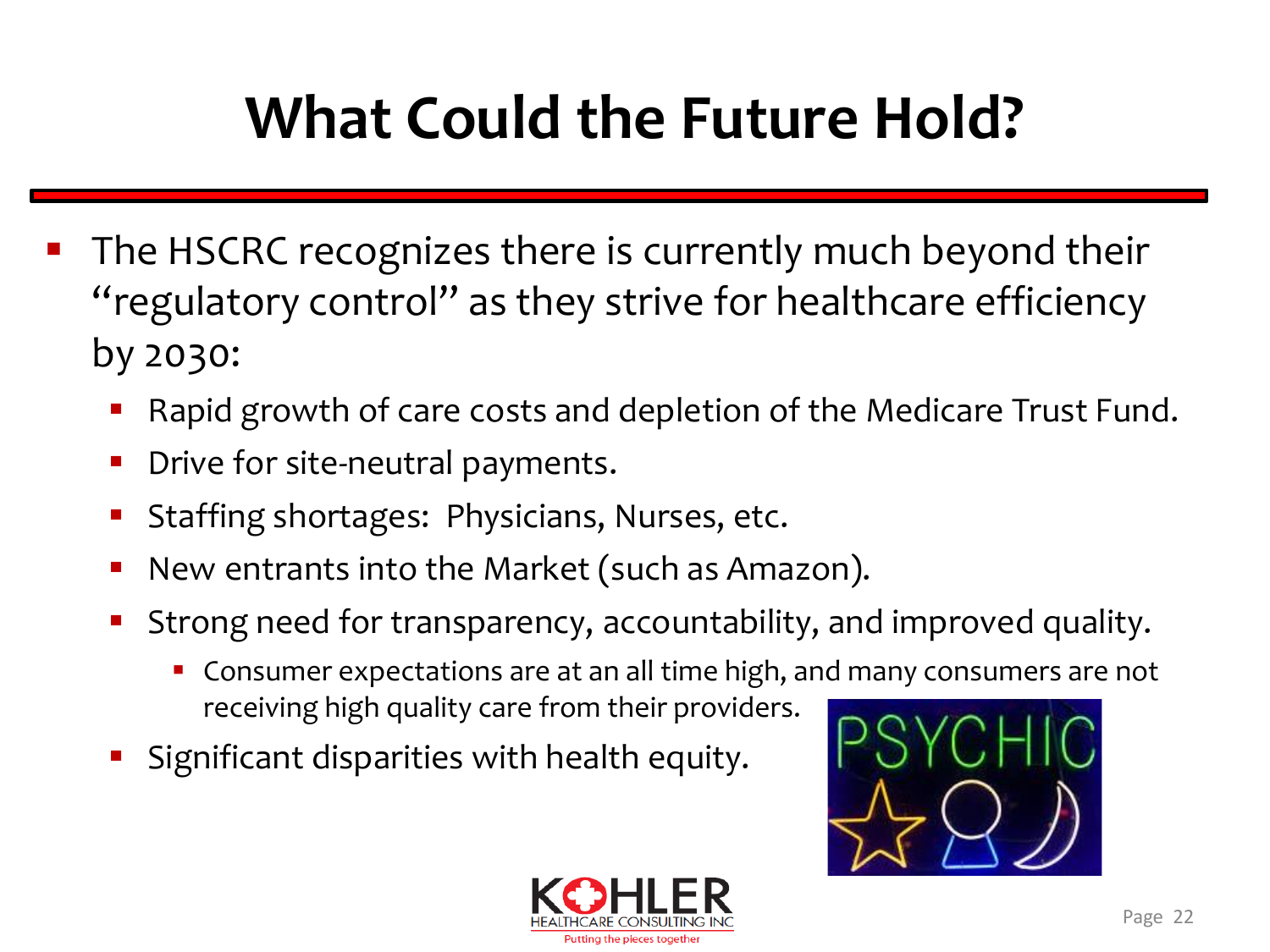# **Could Regulation Expand?**

- Could there be an extension of regulation authority in Maryland?
	- Where physician and other "unregulated" services have some form of regulation?
	- What can other more limited state models teach? (e.g., Vermont, Pennsylvania, Delaware, Massachusetts)
	- What about statutory, political, and staffing barriers?
		- Need for more subject matter expertise and/or access to national resources?
		- Offload more administrative tasks of HSCRC such as CRISP?
	- Better definition of roles between commissioners and staff?
		- More 1:1 time between commissioners and staff?
	- Do current discussions regarding state vs. national licensure come into play?



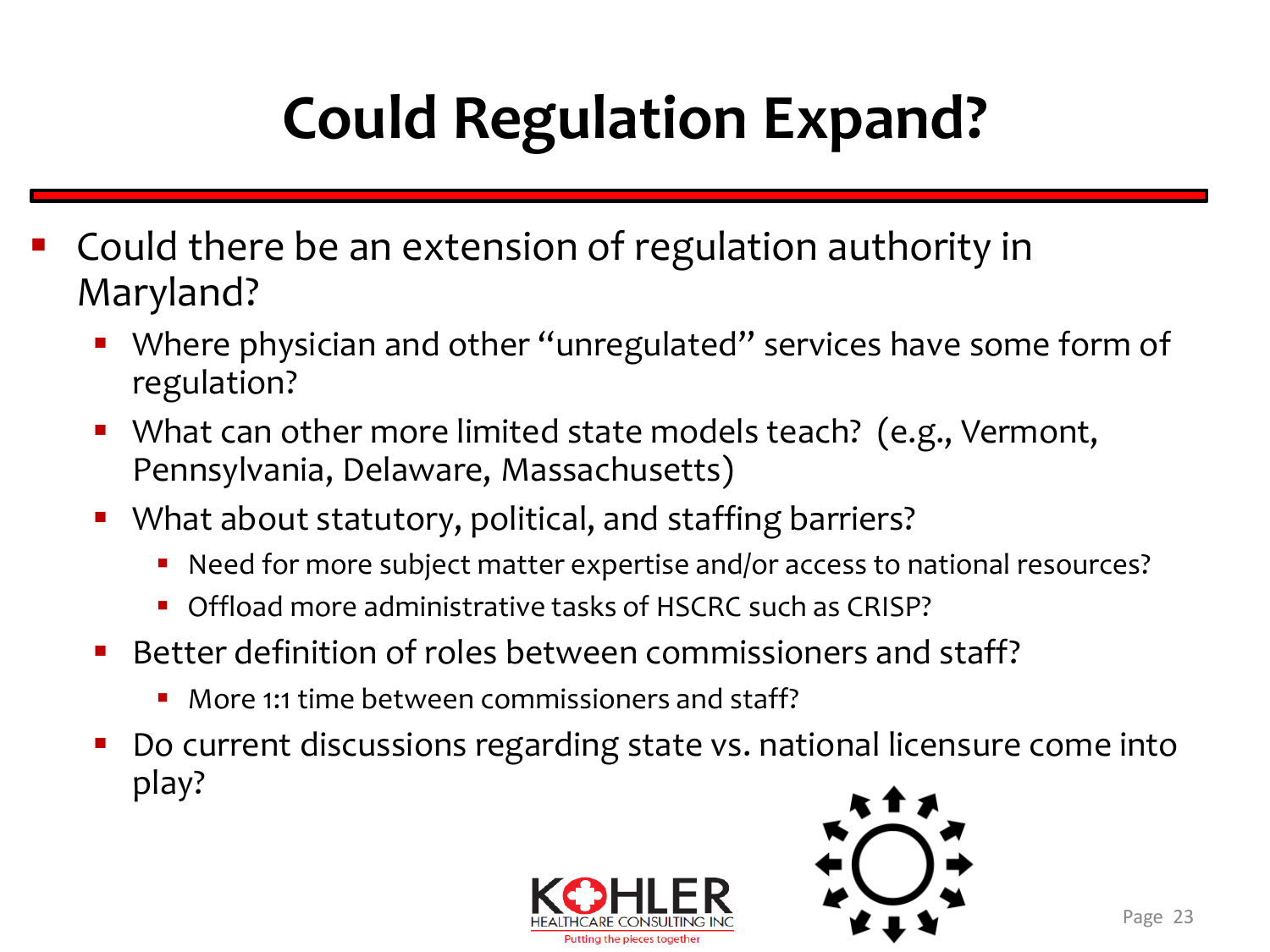# **Is Simplification Best?**

- Could costs be better controlled and health equity still be addressed with a model that is more simplistic/less complex, so it is more understandable by all stakeholders? Could Maryland:
	- "Lead the way" in quality, access, cost, and patient experience across ALL hospitals?
	- Stop utilization-based payments and funding unnecessary infrastructure?
	- Rethink incentive structures for:
		- Revenue For Reform (R4R)/contracts based on quality?
		- Patient outcomes (P4P Pay for Performance including 30-day mortality)?
		- **•** Patient satisfaction surveys?
	- Improve technology and platforms?



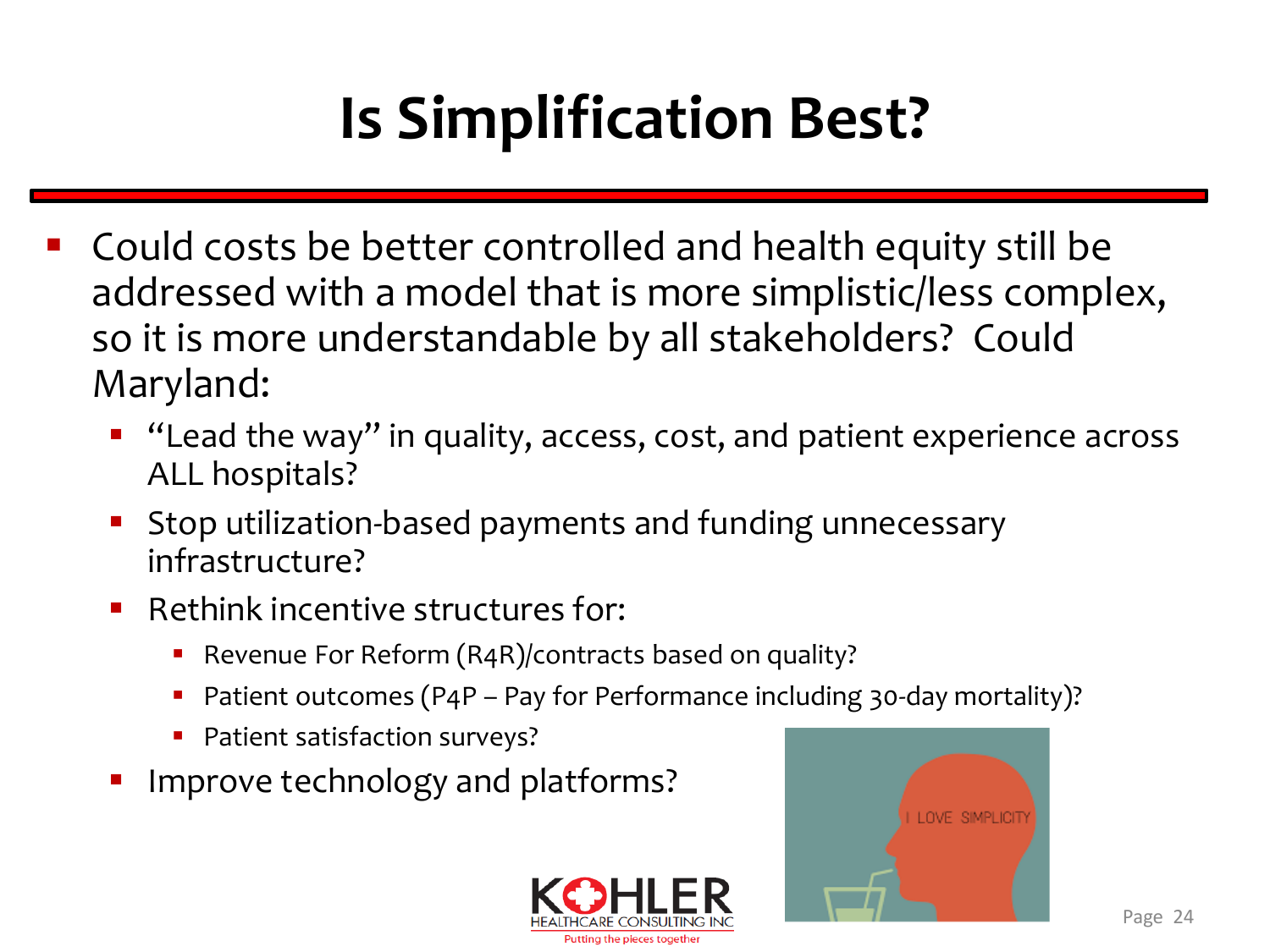### **Could There Be More Collaboration by the HSCRC With These Agencies/Programs?**

- Community Care Systems and Community Health Workers
- Maryland Healthcare Commission (MHCC)
	- Consumer quality website
- Maryland Insurance Administration (MIA)
- Maryland Department of Health (MDH)
	- Increase consumer/patient resources



- Maryland Department of Housing & Community Development (DHCD)
- Maryland Department of Labor, Licensing, and Regulation (DLLR)
	- More vocation education
- Maryland Primary Care Program (MDPCP)

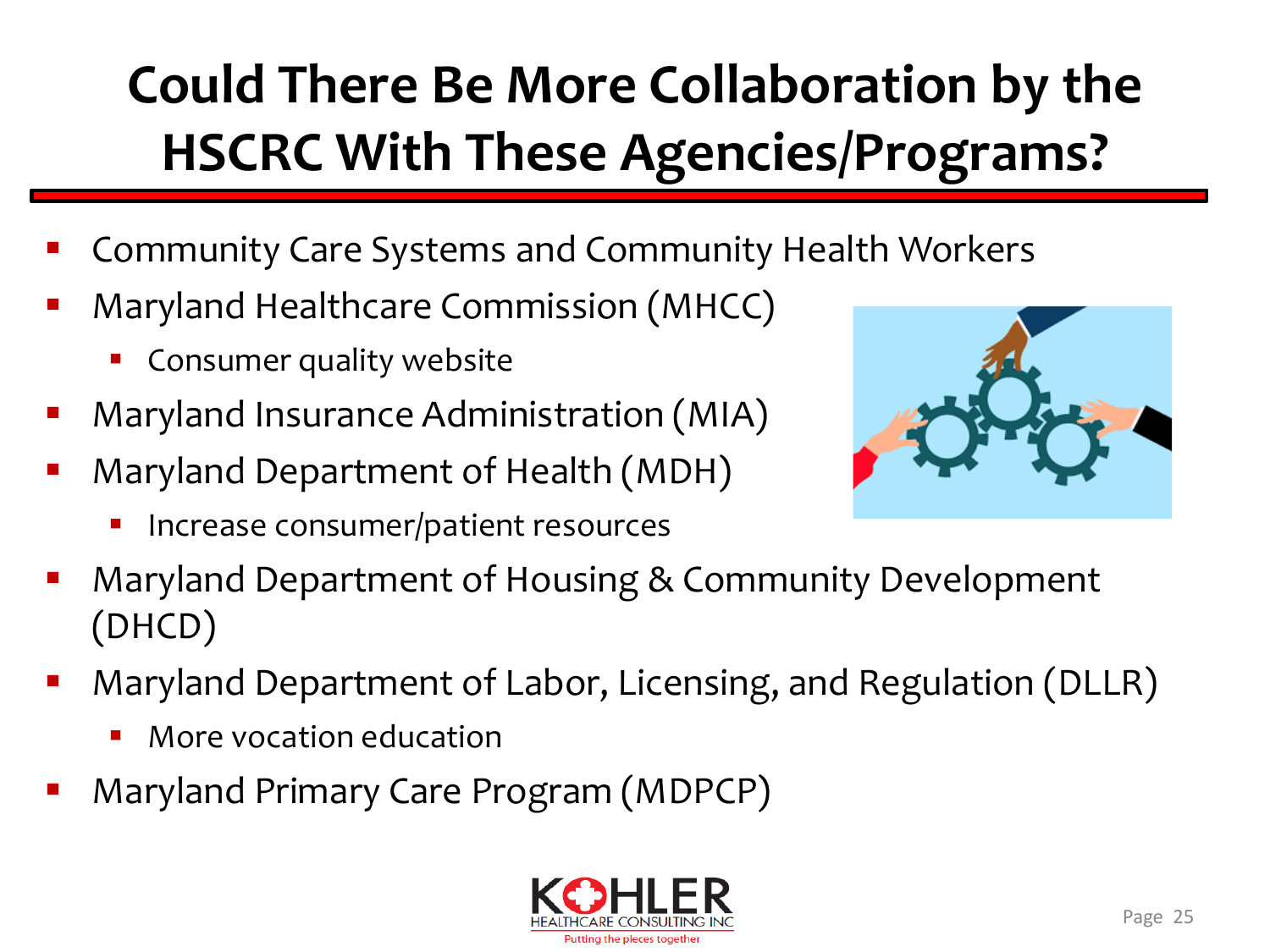

# **Tough Questions**

- Can initiatives be consolidated into "buckets" where policies clearly identify goals, impacted stakeholders, etc.?
- With near constant price changes under GBR, how can "volatility" be reduced for consumers and cost sharing?
- Medicare costs an estimated \$700 million more in Maryland; other states subsidize Medicare shortfalls with other payers.
	- Where can savings come from?
	- Reductions in provider expenses, volumes, revenues?
- Should there be less "unique Maryland" programs? Should Maryland follow the nation more?
	- What is the cost/benefit of that?
	- Should Maryland stop adding programs and start streamlining or removing unsuccessful programs?

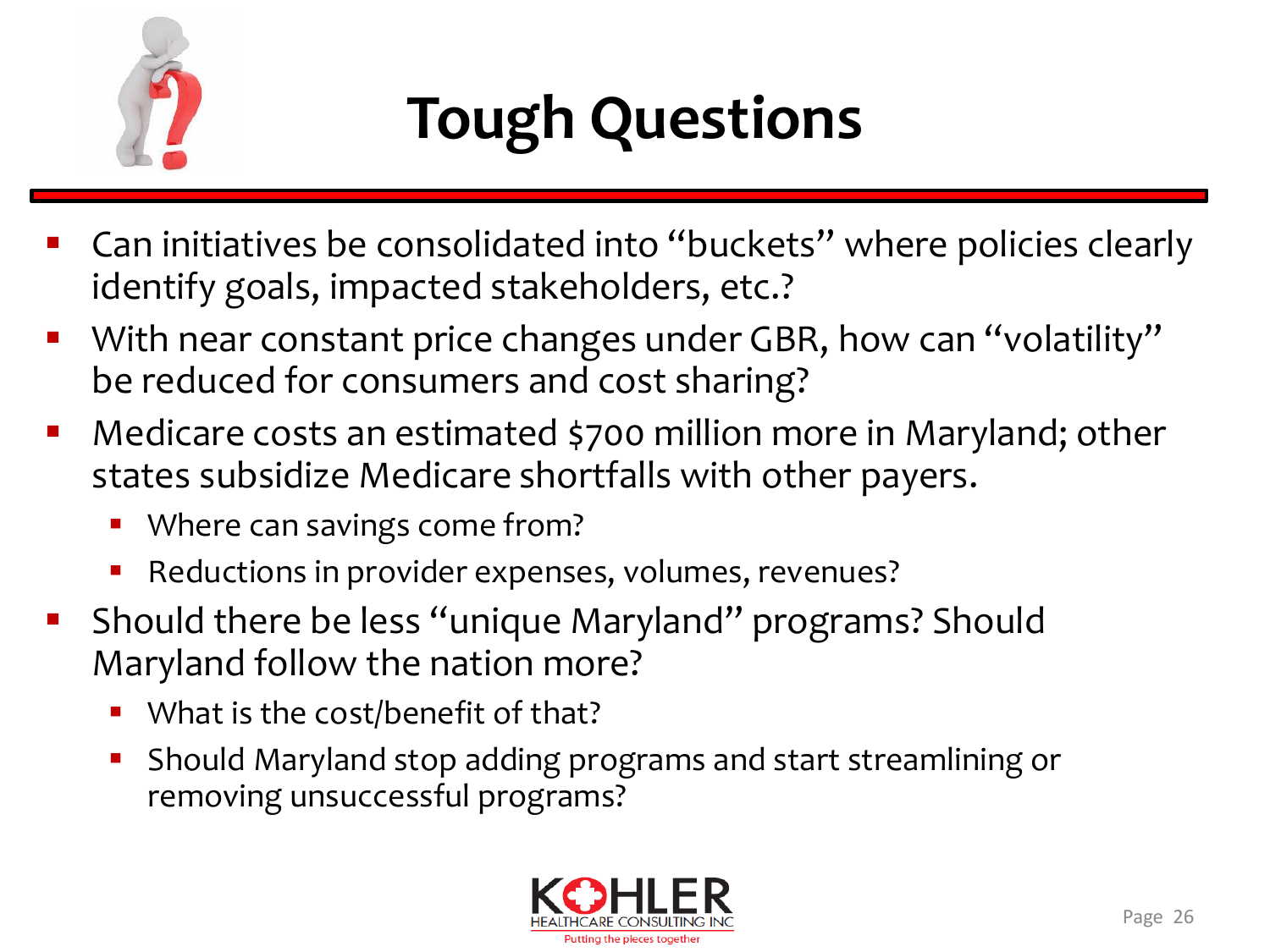## **Other Thoughts**

- How does Maryland address rural behavioral health shortages and other access issues?
- How can funding shift more hospital inpatients and nursing home patients to home-based care?
	- What are the billing implications?
- How can data quality be improved?
	- Are there unnecessary metrics that could be discontinued to mitigate "measurement burden"?
	- Are there other pathways to data?
- How can quality be aligned across payers and providers?
	- Can we have a collective vs. individual approach and avoid silos?

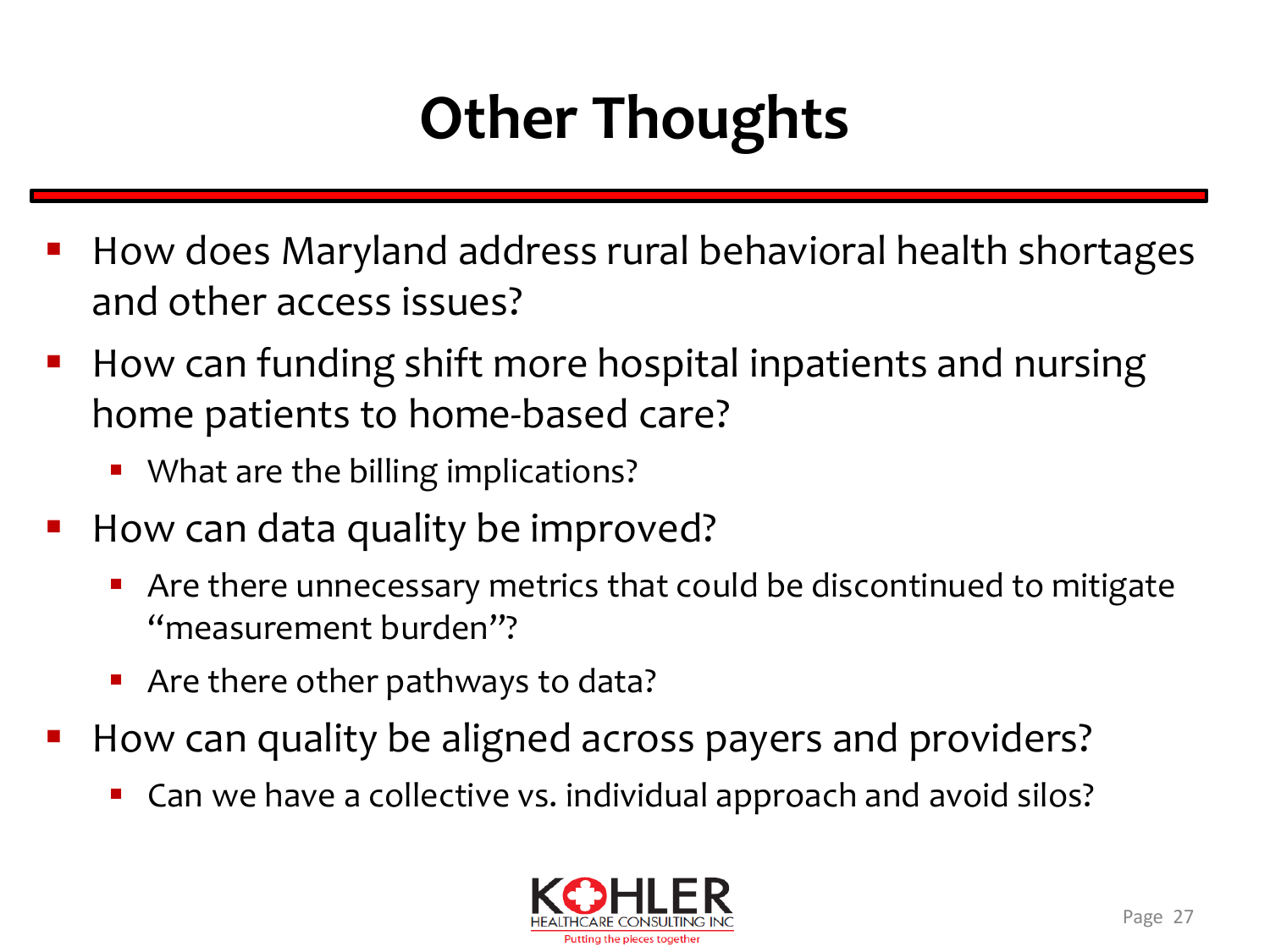## **Recap**



- Maryland truly is a "petri dish" for the nation where new programs are tested to see if they could work across the U.S. to improve healthcare.
- Watch for strides being made in Maryland with diabetes, mental health, maternal morbidity, and childhood asthma, with a special focus on those geographical areas most in need.
- Everyone can do their part to help; we are all **healthcare consumers** *and* **patients.**

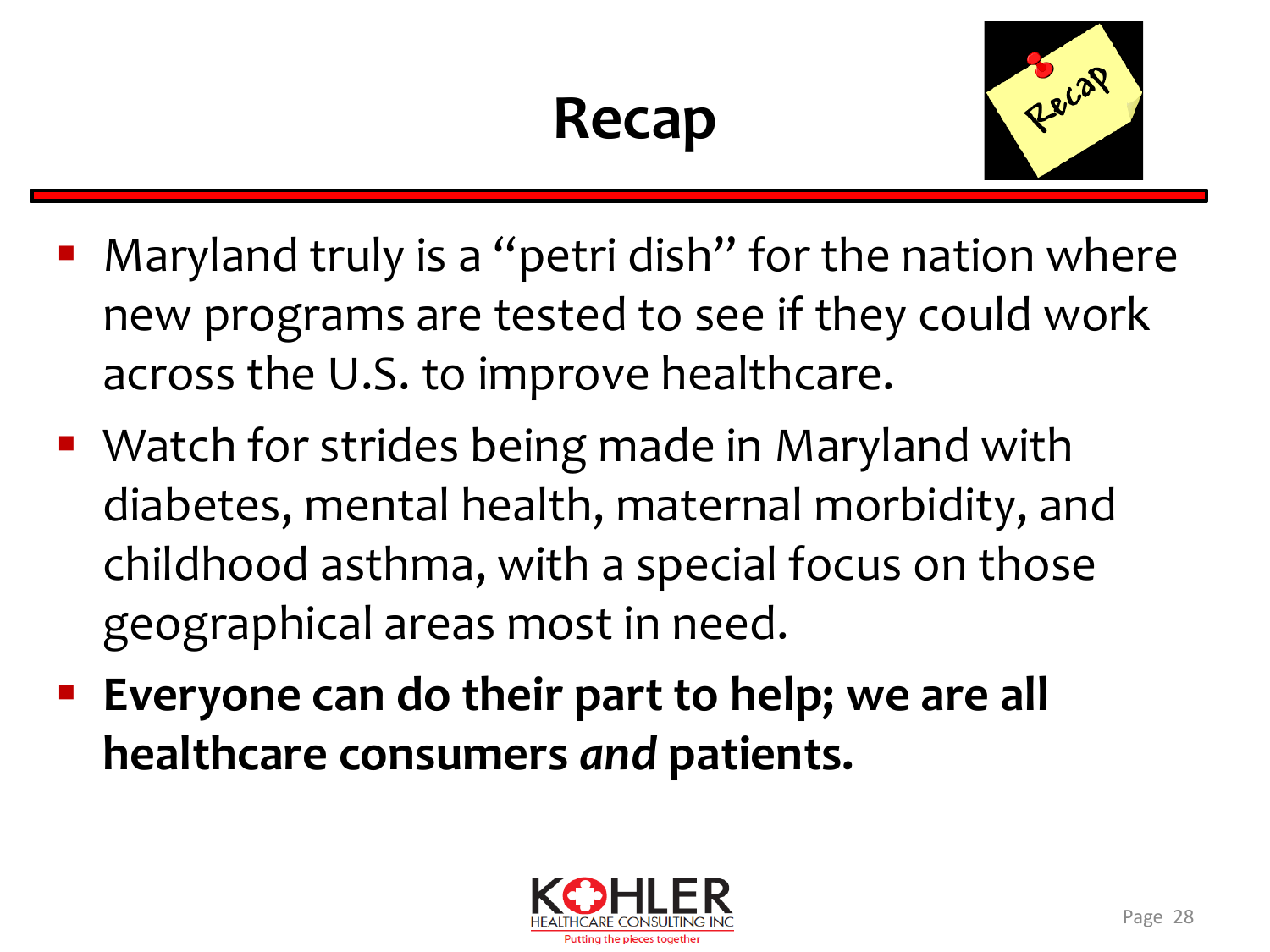## **NEW VISION STATEMENT**

*The Maryland Model, stabilized and embracing a population health approach for all providers, will serve as the nation's leader in health equity, quality, access, total cost, and consumer experience by leveraging valuebased payment methodologies across all payers.*

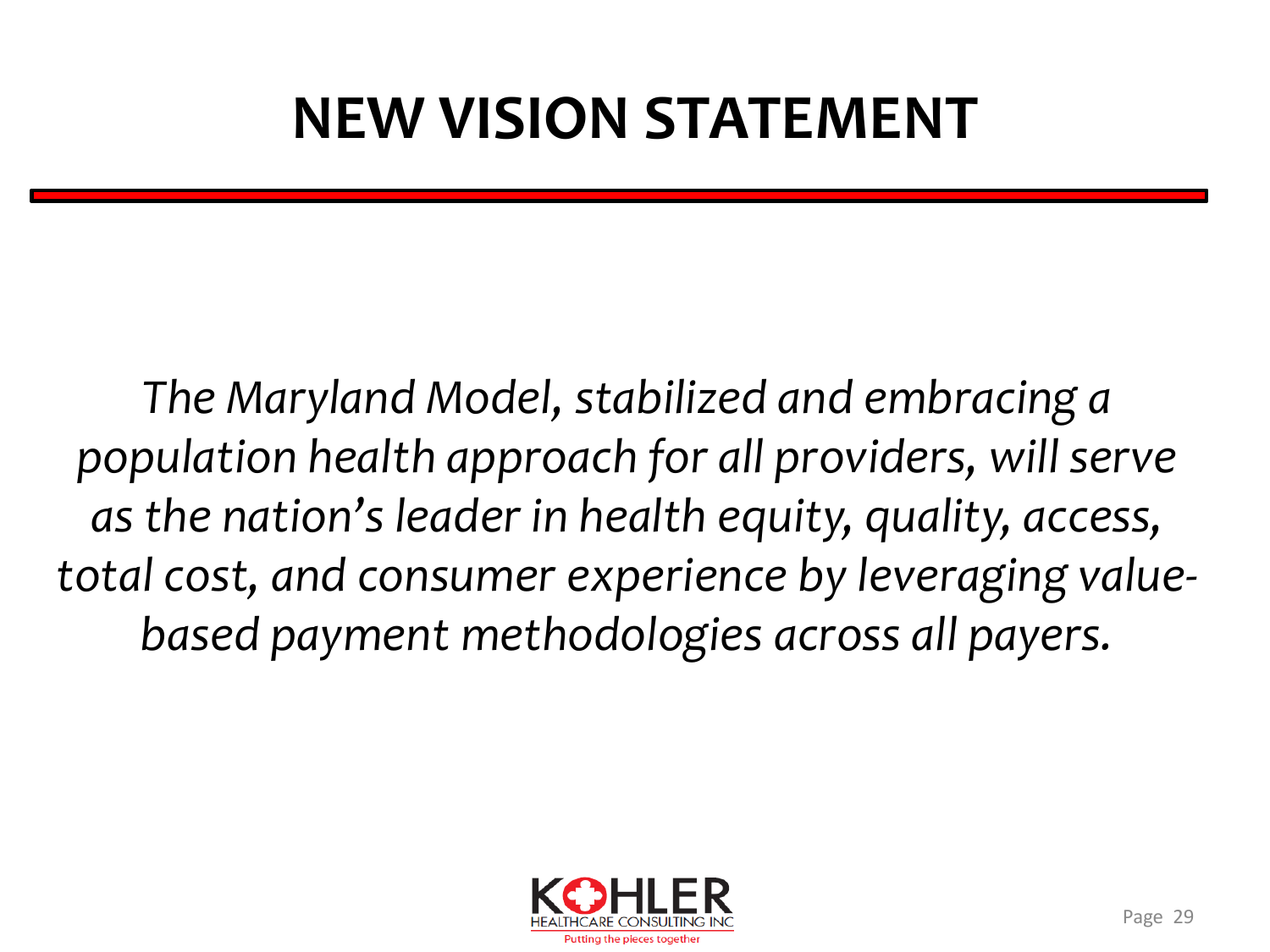### **Acronyms**

- AVI  $\rightarrow$  Patient Adversity Index
- ADI  $\rightarrow$  Area Deprivation Index
- $CARES \rightarrow$  Coronavirus Aid, Relief, and Economic Security
- $CBR \rightarrow$  Community Benefit Reporting
- $CMMI \rightarrow Center$  for Medicare & Medicaid Innovation
- $CMS \rightarrow$  Centers for Medicare and Medicaid Services
- CRISP  $\rightarrow$  Health Information Exchange Chesapeake Regional Informational System
- $DHCD \rightarrow$  Maryland Department of Housing & Community Development
- $DLLR \rightarrow$  Department of Labor, Licensing and Regulation
- $EQIP \rightarrow$  Episode Quality Improvement Program
- $FFR \rightarrow$  Full Rate Review
- $GBR \rightarrow$  Global Budget Revenue
- $HE \rightarrow Health$  Equity
- $HEC \rightarrow Health$  Equity Commission
- $HHS \rightarrow U.S.$  Department of Health and Human Services

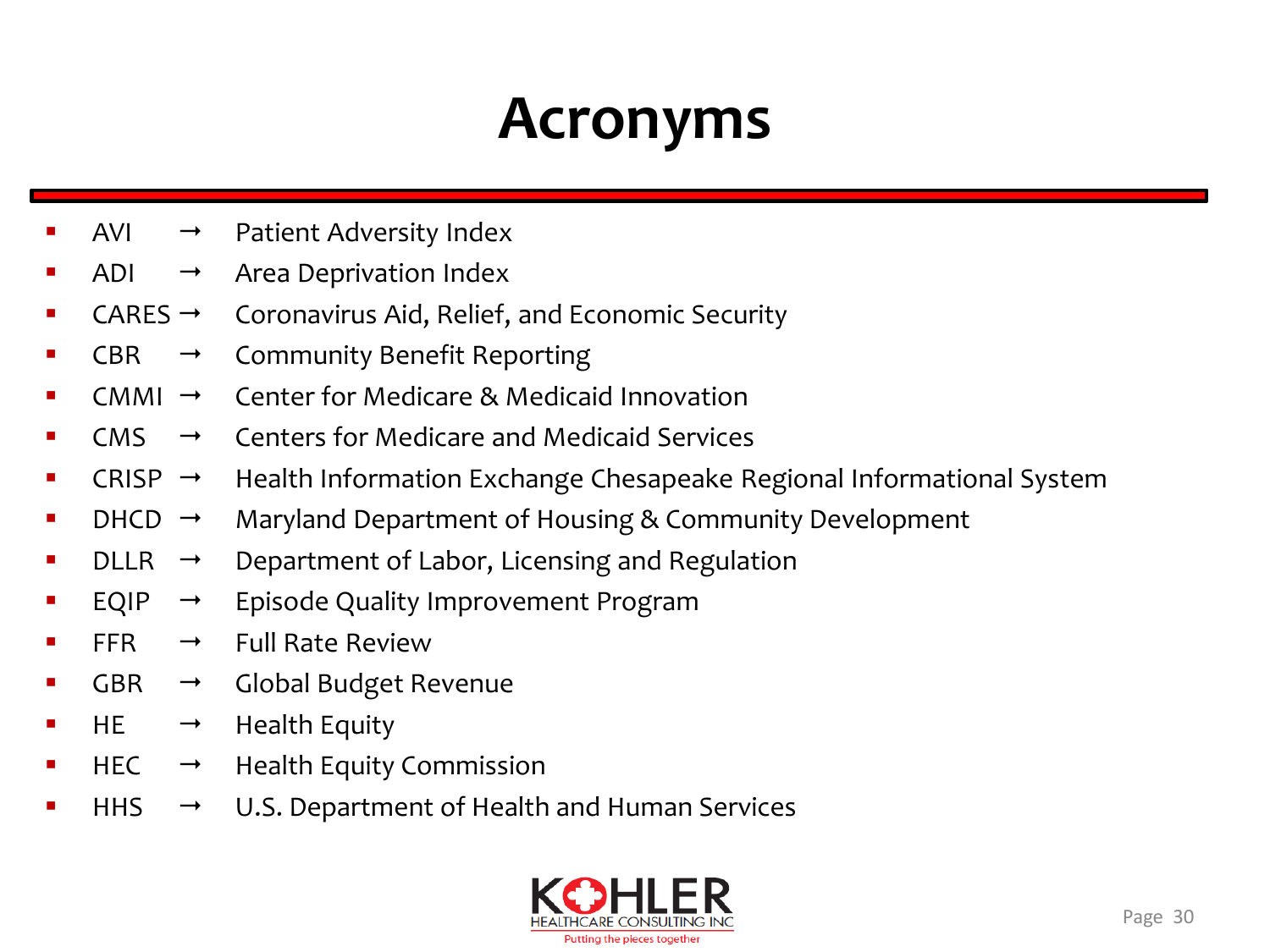### **More Acronyms**

- $HSCRC \rightarrow$  Health Services Cost Review Commission
- $IE \rightarrow$  Integrated Efficiency
- $MDH \rightarrow$  Maryland Department of Health
- $MDPCP \rightarrow$  Maryland Primary Care Program
- $MHAC \rightarrow$  Maryland Hospital Acquired Conditions
- $MHCC \rightarrow$  Maryland Healthcare Commission
- $MIA \rightarrow$  Maryland Insurance Administration
- $MPA \rightarrow Medicare Performance Adjustment$
- $P4P \rightarrow Pay$  for Performance
- $PWSDA \rightarrow Population Health Workforce Support for Disadvantageed Areas$
- $QBR \rightarrow Quality$  Based Reimbursement
- $R4R \rightarrow$  Revenue for Reform
- $RRIP \rightarrow$  Readmission Reduction Incentive Program
- $SHIS \rightarrow$  Statewide Integrated Healthcare Improvement Strategy
- $TCOC \rightarrow Total Cost of Care$

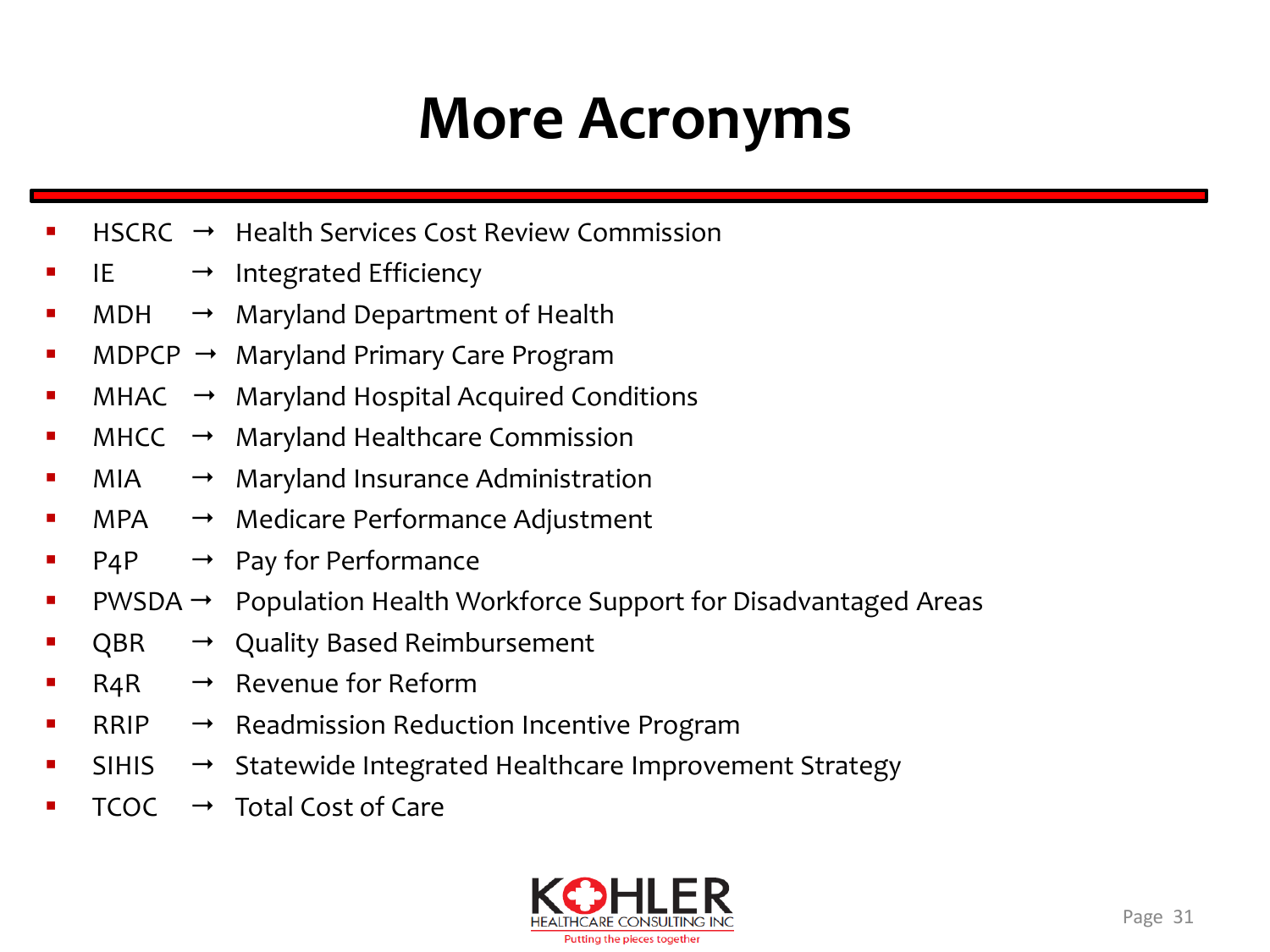### **Want to Learn More?**

- **Start exploring here:**
	- <https://hscrc.maryland.gov/pages/default.aspx>